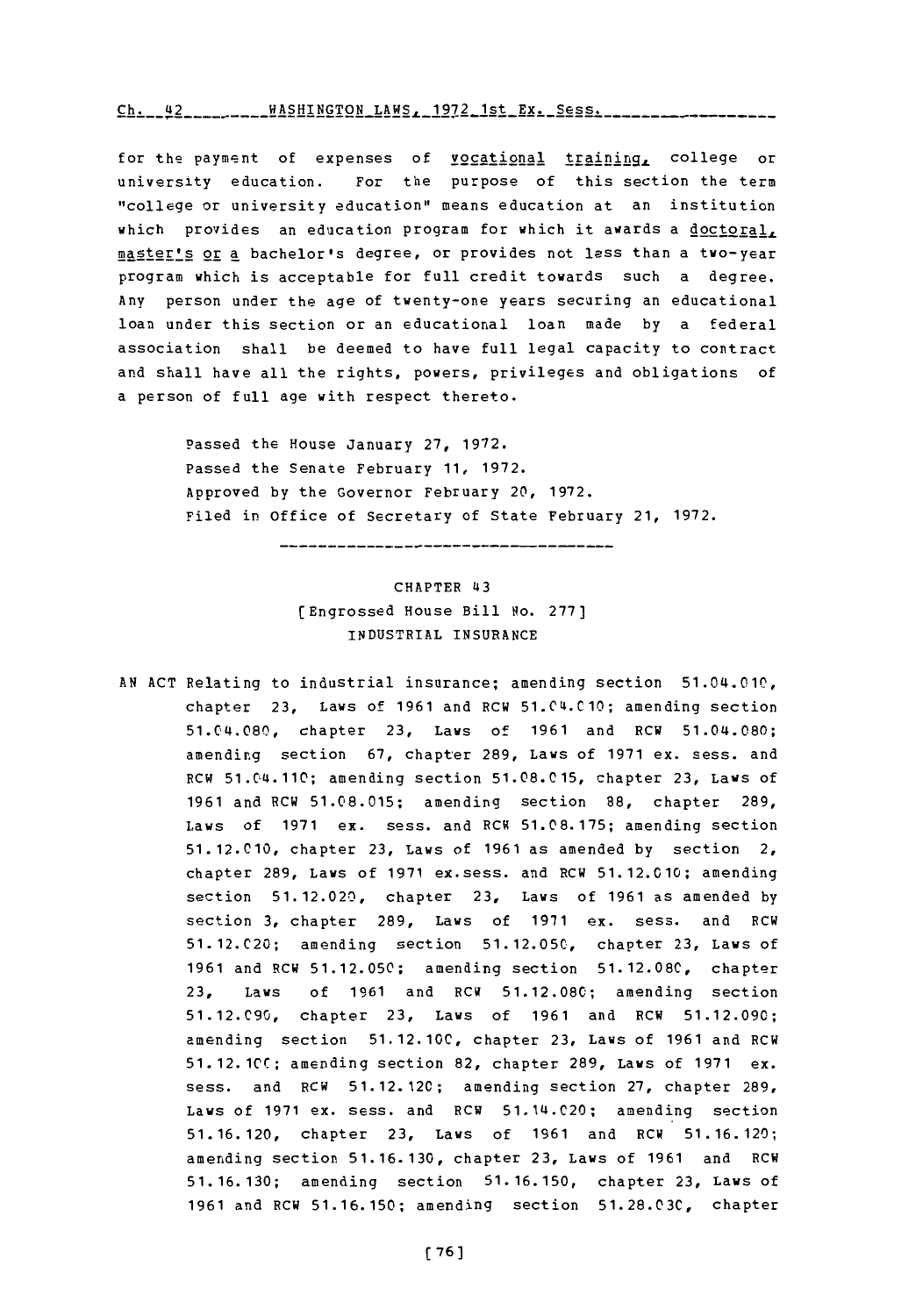**23,** Laws of **1961** as amended **by** section **6,** chapter **289,** Laws of **1971** ex. sess. and RCW **51.28.030;** amending section **51.32.04C,** chapter **23,** Laws of **1961** as last amended **by** section 43, chapter **289,** Laws of **1971** ex. sess. an~d RCW 51.32.040; amending section **51.32.050,** chapter **23,** Laws of **1961** as last amended **by** section **7,** chapter **289,** Laws of **1971** ex. sess. and RCW **51.32.050;** amending section **51.32.C60,** chapter **23,** Laws of **1961** as last amended **by** section **8,** chapter **289,** Laws of **1971** ex. sess. and RCW **51.32.060;** amending section **17,** chapter **289,** Laws of **1971** ex. sess. and RCW **51.32.C73;** amending section **51.32.080,** chapter **23,** Laws of **1961** as last amended **by** section **10,** chapter **289,** Laws of **1971** ex. sess. and RCW **51.32.080;** amending section **51.32.090,** chapter **23,** Laws of **1961** as last amended **by** section **11,** chapter **289,** Laws of **1971** ex. sess. and RCW **51.32.C90;** amending section 12, chapter **289,** Laws of **1971** ex. sess. and RCW **51.32.095;** amending section 47, chapter **289,** Laws of **1971** ex. sess. and RCW **51.32.190;** amending section 51.44.040, chapter **23,** Laws of **1961** and RCW 51.44.040; amending section 51.44.060, chapter **23,** Laws **of 1961** and RCW 51.44.060; amending section 51.44.08C, chapter **23,** Laws of **1961** as amended **by** section **57,** chapter **289,** Laws of **1971** ex. sess. and RCW 51.44.080; amending section **58,** chapter **289,** Laws of **1971** ex. sess. and RCW 51.44. 140; amending section 51.44.090, chapter **23,** Laws of **1961** and ROW 51.44.090; amending section **51.52.11C,** chapter **23,** Laws of **1961** as last amended **by** section 24, chapter **289,** Laws of **1971 ex.** sess. and RCW **51.52.11C;** adding a new section to chapter **23,** Laws of **1961** and to chapter **51.C8** ROW; adding new sections to chapter **23,** Laws of **1961** and to chapter 51.48 RCW; repealing section **51.08.080,** chapter **23,** Laws of **1961** and RCW **51.08.080;** repealing section **51.08.090,** chapter **23,** Laws of **1961** and **RCW 51.08.C9C;** repealing section **51.08. 12C,** chapter **23,** Laws of **1961** and RCW **51.08.120;** repealing section **51.08.130,** chapter **23,** Laws of **1961** and RCW **51.08.130;** repealing section **51.08.170,** chapter **23,** Laws of **1961** and ROW **51.08.170;** repealing section **51.08.19C,** chapter **23,** Laws of **1961** and RCW **51.08. 190;** repealing section **51.12.03C,** chapter **23,** Laws of **1961** and RCW **51.12.030;** repealing section 51.12.040, chapter **23,** Laws of **1961** and RCW 51.12.040; repealing sections **51.20'.005** through **51.20.60C,** chapter **23,** Laws of **1961** and PCW **51.20.005** through **51.20.600;** and prescribing penalties.

## BE IT **ENACTED** BY THE LEGISLATURE OF THE **STATE** OF **WASHINGTON:** Section **1.** Section **51.04.01C,** chapter **23,** Laws of **1961** and RCW 51.04.010 are each amended to read as follows: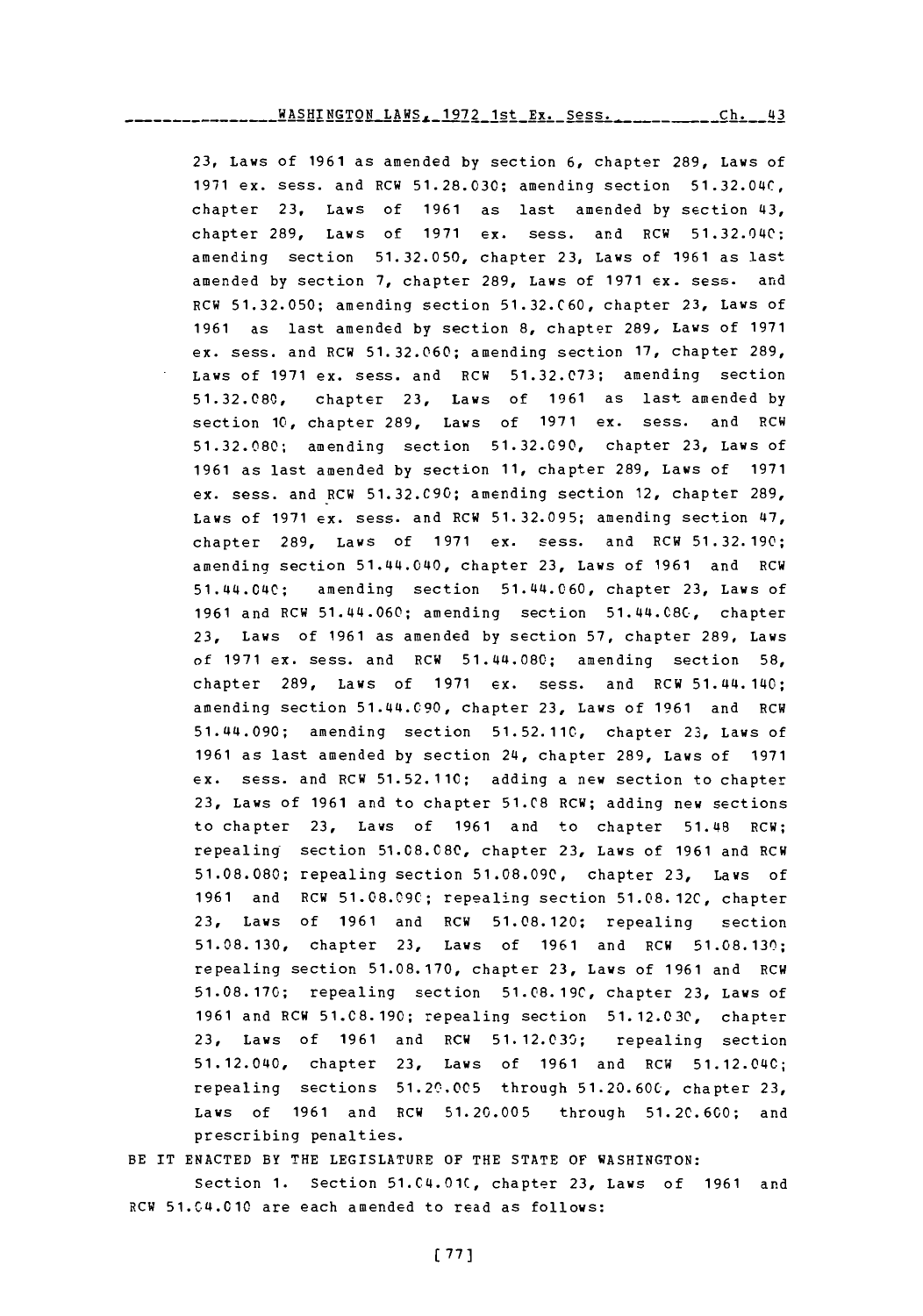### WASHINGTON LAWS, **1972** 1st EX'. Sess.

The common law system governing the remedy of workmen against employers for injuries received in ((hazardous work)) employment is inconsistent with modern industrial conditions. In practice it proves to be economically unwise and unfair. its administration has produced the result that little of the cost of the employer has reached the workman and that little only at large expense to the public. The remedy of the workman has been uncertain, slow and inadequate. Injuries in such works, formerly occasional, have become frequent and inevitable. The welfare of the state depends upon its industries, and even more upon the welfare of its wage worker. The state of Washington, therefore, exercising herein its police and sovereign power, declares that all phases of the premises are withdrawn from private controversy, and sure and certain relief for workmen, injured in ((extrahazardous)) their work, and their families and dependents is hereby provided regardless of questions of fault and to the exclusion of every other remedy, proceeding or compensation, except as otherwise provided in this title; and to that end all civil actions and civil causes of action for such personal injuries and all jurisdiction of the courts of the state over such causes are hereby abolished, except as in this title provided.

Sec. 2. Section 51.0L4.080, chapter **23,** Laws of **1961** and RCW 51.C4.080 are each amended to read as follows:

on all claims under this title, ((the division **of** idnstrial inseranee shall not forward)) claimants' written notices, orders, **((mft4)) 2E** warrants shall not be forwarded to, or in care of, any representative of the claimant, but shall ((forward such notices, orders **ein&** warrants)) be forwarded directly to the claimant until such time as ((the supervisor of industrial insurance shall have)) there has been entered an order on the claim appealable to the board of industrial insurance appeals.

Sec. **3.** Section **51.08.015,** chapter **23,** Laws of **1961** and RCW **51.08.015** are each amended to read as follows:

Wherever and whenever in any of the provisions of this title relating to any payments by an employer or workman the words "amount" and/or "amounts," "payment" and/or "payments," "premium" and/or "premiums," "contribution" and/or "contributions" , and "assessment" and/or "assessments" appear said words shall be construed to mean taxes, which are the money payments by an employer or workman which are required **by** this title to be made to the state treasury for the accident fund ((and for)), the medical aid fund, the supplemental pension fund, or any other fund created by this title.

**NEW SECTION.** Sec. 4. There is added to chapter **23,** Laws of **1961** and to chapter **51.08** RCW a new section to read as follows:

"Employee" shall have the same meaning as "workman" when the context would so indicate, and shall include all officers of the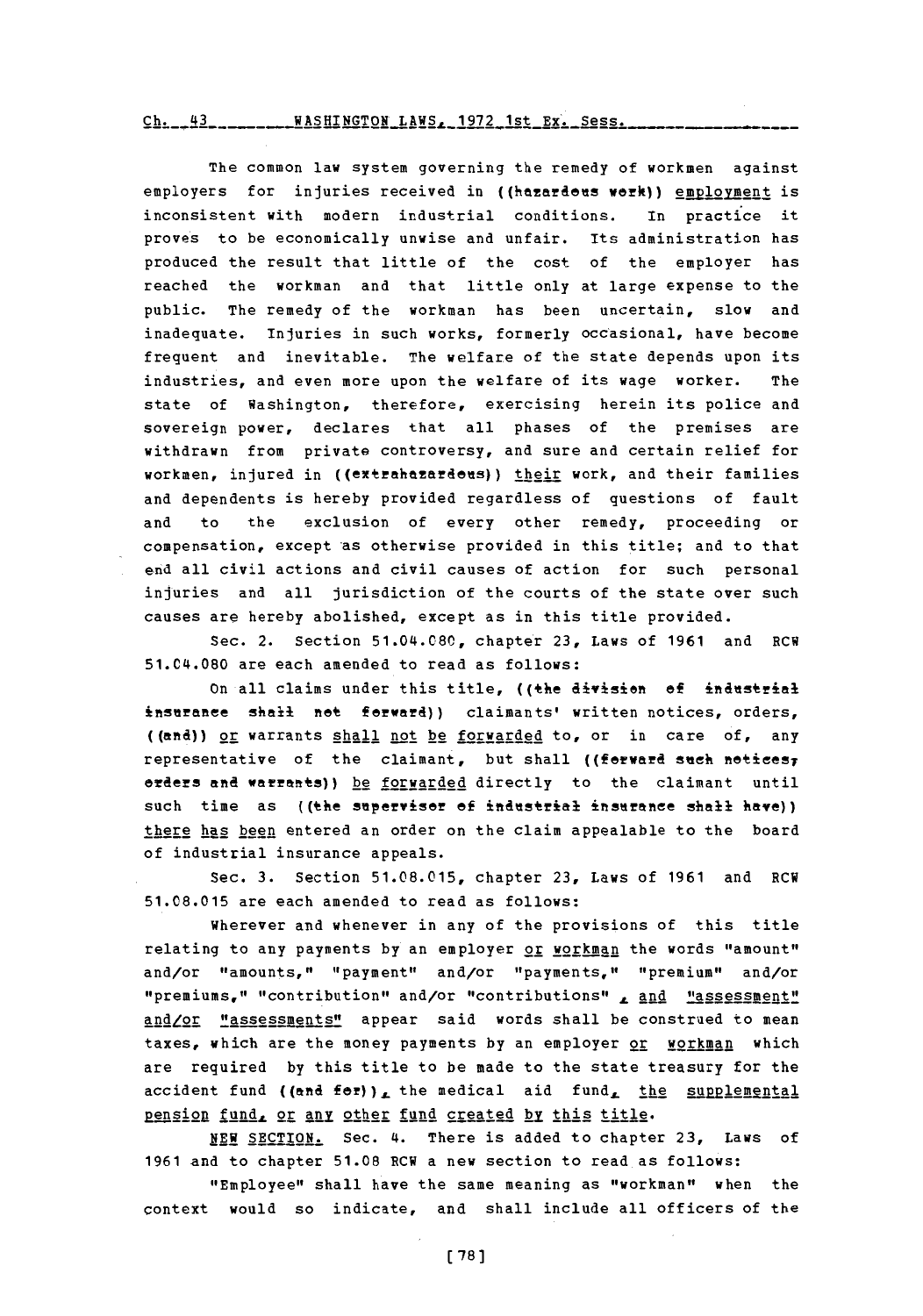state, state agencies, counties, municipal corporations, or other public corporations, or political subdivisions.

Sec. **5.** Section **88,** chapter **289,** Laws of **1971** ex. sess. and RCW **51.08.175** are each amended to read as follows:

Whenever the term "state fund" is used in the provisions of this **1971** amendatory act, it shall mean those funds held **by** the state or any agency thereof for the purposes of this title. The director shall manage the state fund and shall have such powers as are necessary to carry out its functions and may reinsure any risk insured by the state fund.

Sec. **6.** Section **51.12.010,** chapter **23,** Laws of **1961** as amended **by** section 2, chapter **289,** Laws of **197.1** ex. sess. and RCW **51. 12.010** are each amended to read as follows:

There is a hazard in all employment and it is the purpose of this title to embrace all employments which are within the legislative jurisdiction of the state ((within the term **uextrha~ardensl wherever tsed in** this **tie)).**

This title shall be liberally construed for the purpose 'of reducing to a minimum the suffering and economic loss arising from injuries and/or death occurring in the course of employment.

Sec. **7.** Section **51.12.020,** chapter **23,** Laws of **1961** as amended **by** section **3,** chapter **289,** Laws of **1971** ex. sess. and ECW **51.12.020** are each amended to read as follows:

The following are the only employments which shall not be ((deemed extrahazardous and thus not)) included within the mandatory coverage of this title:

**(1)** Any person employed as a domestic servant in a private home **by** an employer who has less than two employees regularly employed forty or more hours a week in such employment.

(2) Any person employed to do  $q$ ardening, maintenance, repair, remodeling, or similar work in or about the private home of the employer which does not exceed ten consecutive work days.

**(3) A** person whose work is casual and the employment is not in the course of the trade, business, or profession of his employer.

(4) Any person performing services in return for aid or sustenance only, received from any religious or charitable organization.

**(5)** Sole proprietors and partners.

**(6) Any employee , not requiarly and continuously employed by** the employer in agricultural labor, whose cash remumeration paid ((or payable)) by ((the)) or due from any one employer in ((any)) that calendar year for agricultural labor is less then one hundred fifty dollars. Employees not regularly and continuously employed in agricultural labor by any one employer but who are employed in agricultural labor on a seasonal basis shall come under the coverage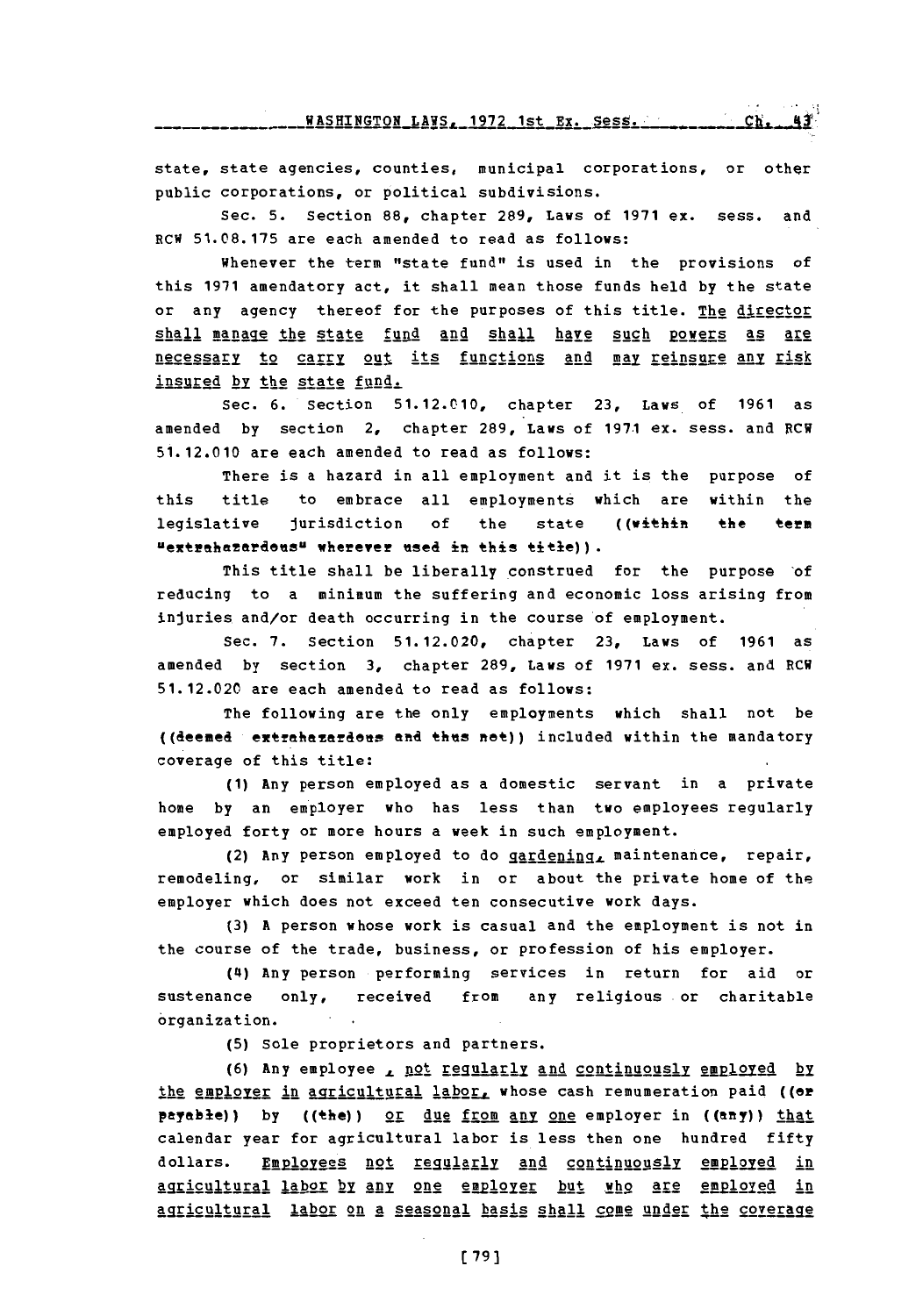WASHINGTON LAWS, **1972** 1st Ex. Sess. **Ch** <sup>43</sup>

**of** this title **only** when :their **cash remuneration Paid or due in that** calendar year exceeds one hundred fifty dollars but only as of the occurrence **of** that event **and** only! **as** to their work for that emPloyersec. **8.** Section **51.12.C5C,** chapter **23,** Laws **of 1961** and RCW

**5 1. 12.050** are each amended to read as follows:

Whenever the state, county, any municipal corporation, or other taxing district shall engage in any ((extrahazardeus)) work, or let a contract therefor, in which workmen are employed for wages, this title shall be applicable thereto. The employer's payments into the accident fund shall be made from the treasury of the state, county, municipality, or other taxing district. If the work is being done **by** contract, the payroll of the contractor and the subcontractor shall be the basis of computation and, in the case of contract work consuming less than one year in performance, the required payment into the accident fund shall be based upon the total payroll. The contractor and any subcontractor shall be subject to the provisions of this title, and the state for its general fund, the county, municipal corporation, or other taxing district shall be entitled to collect from the contractor the full amount payable to the accident fund and the contractor, in turn, shall be entitled to collect from the subcontractor his proportionate amount of the payment.

Whenever and so long as, **by** state law, city charter, or municipal ordinance, provision is made for employees or peace officers injured in the course of employment, such employees shall not be entitled to the benefits of this title and shall not be included in the payroll of the municipality under this title: PROVIDED, That whenever any state law, city charter, or municipal ordinance only provides for payment to the employee of the difference between his actual wages and that received ((from the department)) under this title such employee shall be entitled to the benefits of this title and may be included in the payroll of the municipality.

Sec. **9.** Section **51.12.C 80,** chapter **23,** Laws of **1961** and RCW **51.12.080** are each amended to read as follows:

Inasmuch as it has proved impossible in the case of employees of common carriers **by** railroad, engaged in maintenance and operation of railways doing interstate, foreign and intrastate commerce, and in maintenance and construction of their equipment, to separate and distinguish the connection of such employees with interstate or foreign commerce from their connection with intrastate commerce, and such employees have, in fact, received no compensation under this title, the provisions of this title shall not apply to work performed **by** such employees in the maintenance and operation of such railroads or performed in the maintenance or construction of their equipment, or to the employees of such common carriers **by** railroad engaged therein, but nothing herein shall be construed as excluding from the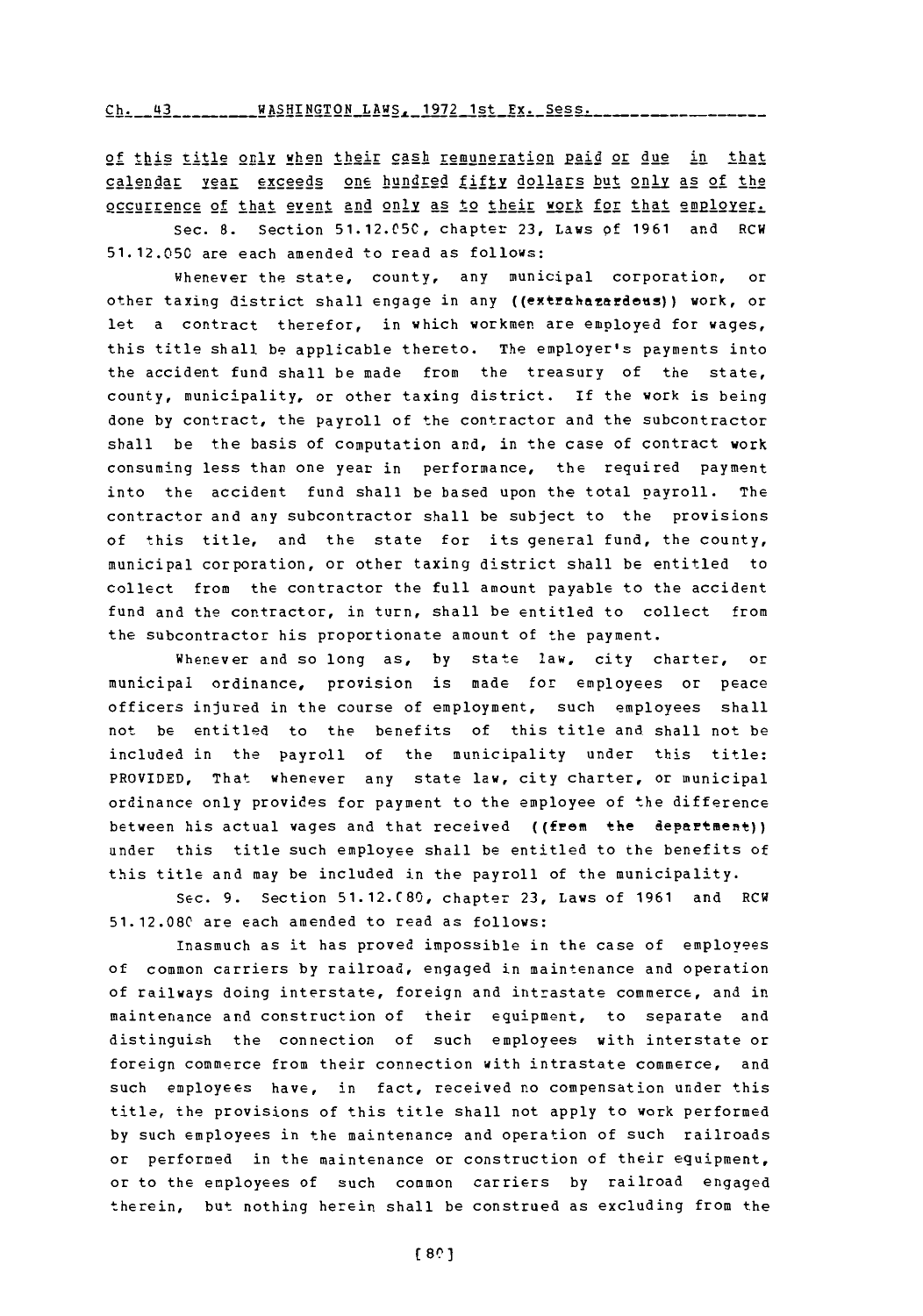**LANSHINGTON LAWS, 1972 1st Ex. Sess. 1988. Ch. 43** 

operation of this title railroad construction work, or the employees engaged thereon: PROVIDED, That common carriers **by** railroad engaged in such interstate or foreign commerce and in intrastate commerce shall, in all cases where liability does not exist under the laws of the United States, be liable in damages to any person suffering injury while employed **by** such carrier, or in case of the death of such employee, to his surviving wife and child, or children, and if no surviving wife or child or children, then to the parents, sisters, or minor brothers, residents of the United States at the time of such death, and who were dependent upon such deceased for support, to the same extent and subject to the same limitations as the liability now existing, or hereafter created, **by** the laws of the United States governing recoveries by railroad employees injured while engaged in interstate commerce: PROVIDED FURTHER, That if any interstate common carrier **by** railroad shall also be engaged in one or more intrastate enterprises or industries (including street railways and power plants) other than its railroad, the foregoing provisions of this section shall not exclude from the operation of the other sections of this title or bring under the foregoing proviso of this section any ((exehaafdes)) work of such other enterprise or industry, the payroll of which may be clearly separable and distinguishable from the payroll of the maintenance or operation of such railroad, or of the maintenance or construction of its equipment: PROVIDED FURTHER, That nothing in this section shall be construed as relieving an independent contractor engaged through or **by** his employees in performing ((extrahazardous)) work for a common carrier by railroad, from the duty of complying with the terms of this title, nor as depriving any employee of such independent contractor of the benefits of this title.

Sec. **10.** Section **51.12.090,** chapter **23,** Laws of **1961** and RCW **51.12.090** are each amended to read as follows:

The provisions of this title shall apply to employers and workmen (other than railways and their workmen) engaged in intrastate and also in interstate or foreign commerce, for whom a rule of liability or method of compensation now exists under or may hereafter be established **by** the congress of the United States, only to the extent that the payroll of such workmen may and shall be clearly separable and distinguishable from the payroll of workmen engaged in interstate or foreign commerce: PROVIDED, That as to workmen whose payroll is not so clearly separable and distinguishable the employer shall in all cases be liable in damages for injuries to the same extent and under the same circumstances as is specified in the case of railroads in the first proviso of RCW **51.12.080:** PROVIDED FURTHER, That nothing in this title shall be construed to exclude goods or materials and/or workmen brought into this state for the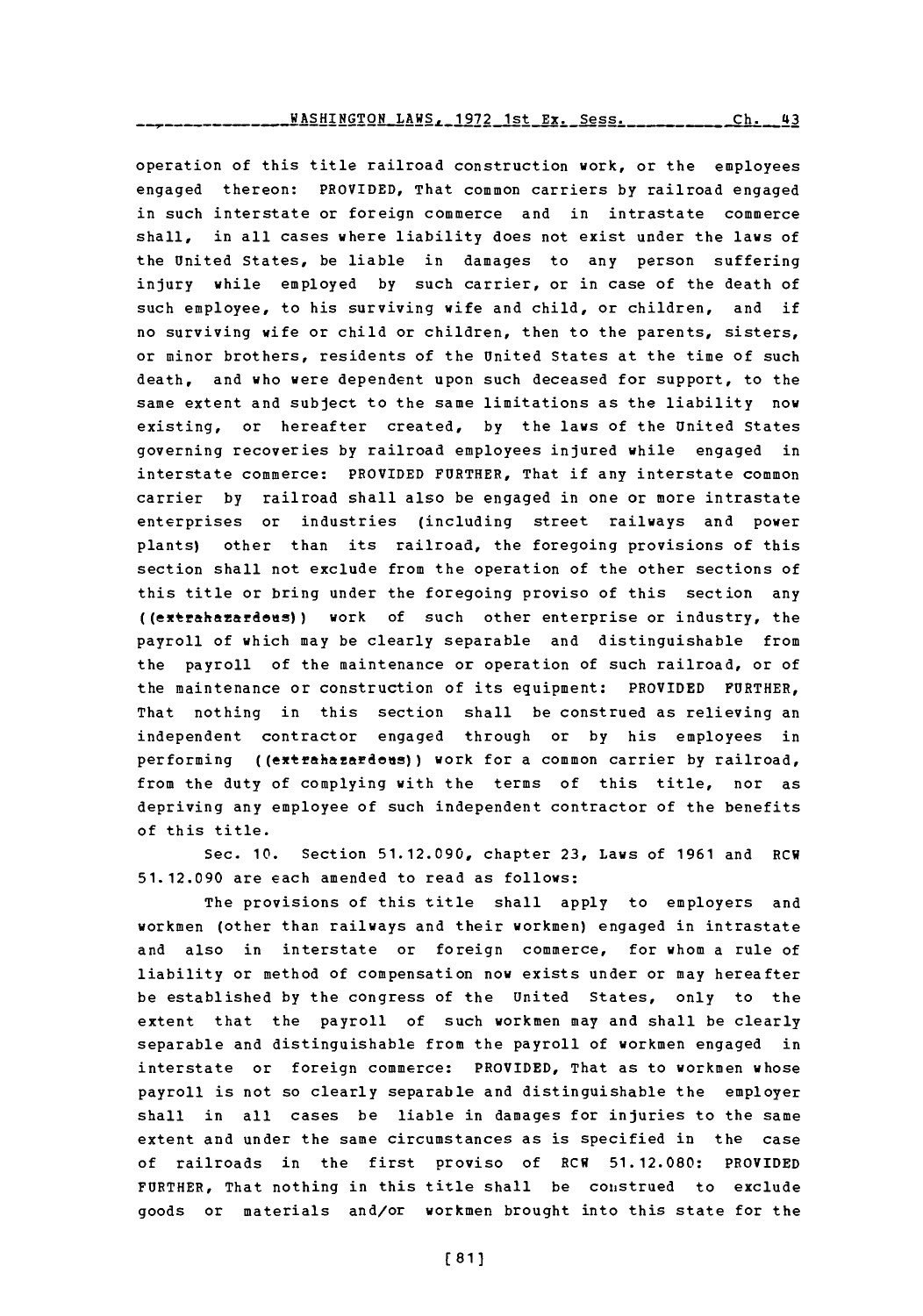**Ch.** 43 WASHINGTON **LAWS, 1972** 1st Ex. Sess.

purpose of engaging in ((extrahazardeus)) work.

Sec. **11.** Section **51.12.100,** chapter **23,** Laws of **1961** and ECH **51.12.100** are each amended to read as follows:

The provisions of this title shall apply to all employers and workmen, except a master or member of a crew of any vessel, engaged in maritime occupations for whom no right or obligation exists under the maritime laws for personal injuries or death of such workmen.

If an accurate segregation of payrolls ((covering any class or classes)) of workmen engaged in maritime occupations and working part time on shore and part time **off** shore cannot be made **by** the employer, the director is hereby authorized and directed to fix from time to time a basis for the appropriate \*(approximate] segregation **of** the payrolls **((of** sneh class or clases)) **of** employees to cover the shore part of their work, and the employer, if not a self-insurer, shall pay ((to the accident fund)) premiums on that basis for the time such workmen are engaged in their work.

where two or more employers are simultaneously engaged in a common enterprise at one and the same site or place in maritime occupations under circumstances in which no right or obligation exists under the maritime laws for personal injuries or death of such workmen, such site or place shall be deemed for the purposes of this title to be the common plant of such employers.

Sec. 12. Section 82, chapter **289,** Laws of **1971** ex. sess. and RCW **51.12.120** are each amended to read as follows:

**(1) If** a workman, while working outside the territorial limits of this state, suffers an injury on account of which he, or his beneficiaries, would have been entitled to compensation under this title had such injury occurred within this state, such workman, or his beneficiaries, shall be entitled to compensation under this title: PROVIDED, That if ( $(\text{fat})$ ) at the time of such injury:

(a) His employment is principally localized in this state; or

**(b)** He is working under a contract of hire made in this state for employment not principally localized in any state; or

(c) He is working under a contract of hire made in this state for employment principally localized in another state whose workmen's compensation law is not applicable to his employer; or

**(d)** He is working under a contract of hire made in this state for empioyment outside the United States and Canada.

(2) The payment or award of compensation under the workmen's compensation law of another state, territory, province, or foreign nation to a workman or his beneficiaries otherwise entitled on account of such injury to compensation under this title shall not be a bar to a claim for compensation under this title: PROVIDED, That claim under this title is timely filed. If compensation is paid or awarded under this title, the total amount of compensation paid or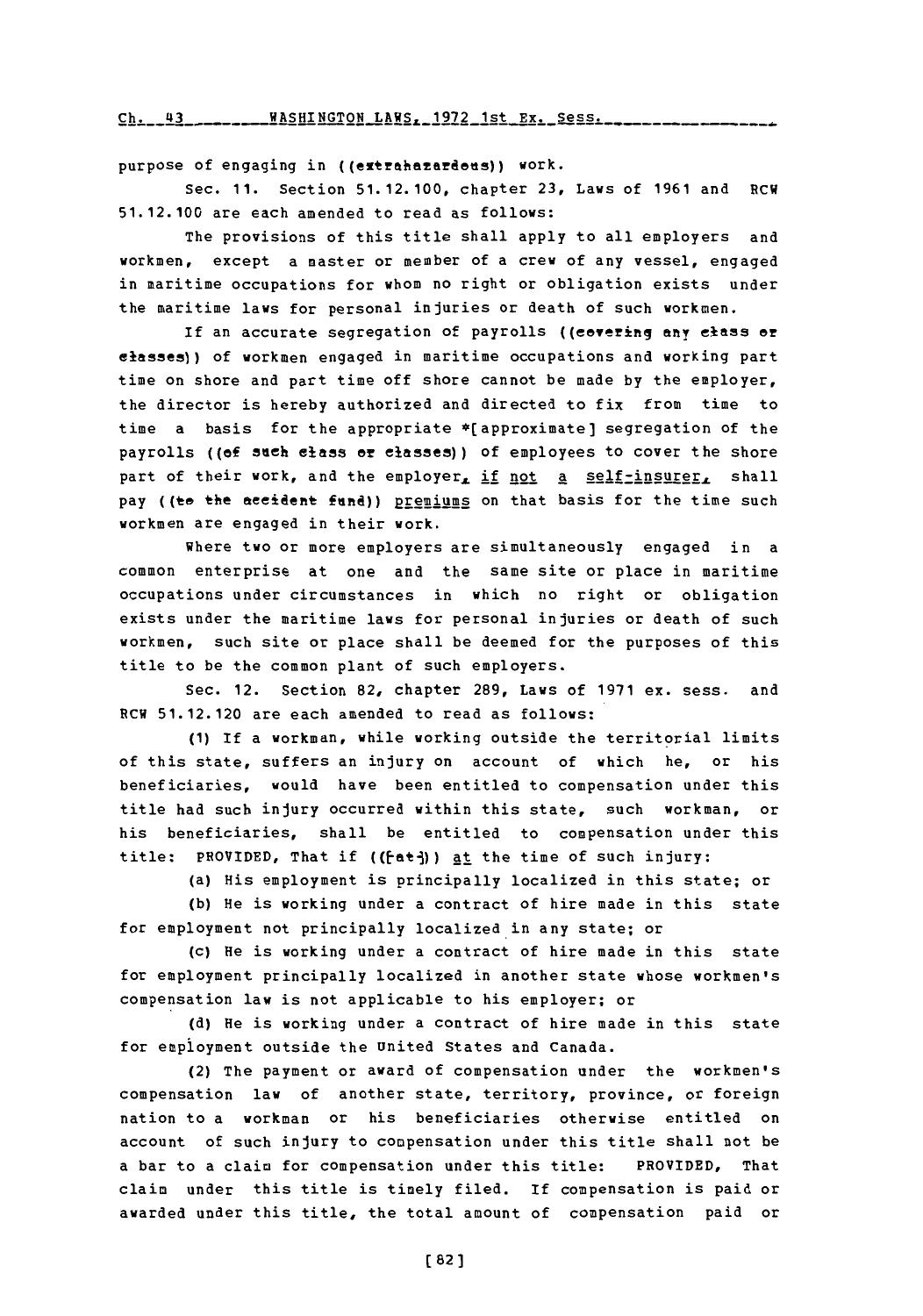**WACU7. A -1 ,** 4E -\_l **CU.** *4 <sup>a</sup>*

awarded the workman or beneficiary under such other workmen's compensation law shall be credited against the compensation due the workman or beneficiary under this title.

**(3)** If a workman or beneficiary is entitled to compensation under this title **by** reason of an injury sustained in this state while in the employ of an employer who is domiciled in another state and who has ((either fneitherj)) neither opened an account with the department nor qualified as a self-insurer under this title, such an employer or his insurance carrier shall file with the director a certificate issued **by** the agency which administers the workmen's compensation law in the state of the employer's domicile, certifying that such employer has secured the payment of compensation under the workmen's compensation law of such other state and that with respect to said injury such workman or beneficiary is entitled to the benefits provided under such law. In such event:

(a) The filing of such certificate shall constitute appointment **by** the employer or his insurance carrier of the director as its agent for acceptance of the service of process in any proceeding brought **by** any claimant to enforce rights under this title;

**(b)** The director shall send to such employer or his insurance carrier, **by** registered or certified mail to the address shown on such certificate, a true copy of any notice of claim or other process served on the director **by** the claimant in any proceeding brought to enforce rights under this title;

(c) (i) If such employer is a self-insurer under the workmen's compensation law of such other state, such employer shall, upon submission of evidence or security, satisfactory to the director, of his ability to meet his liability to such claimant under this title, be deemed to be a qualified self-insurer under this title;

(ii) If such employer's liability under the workmen's compensation law of such other state is insured, such employer's carrier, as to such claimant only, shall be deemed to be subject to this title: PROVIDED, That unless its contract with said employer requires it to pay an amount equivalent to the compensation benefits provided **by** this title, the insurer's liability for compensation shall not exceed its liability under the workmen's compensation law of such other state;

**(d) If** the total amount for which such employer's insurer is liable under (c) (ii) above is less than the total of the compensation to which such claimant is entitled under this title, the director may require the employer to file security satisfactory to the director to secure the payment of compensation under this title; and

(e) If such employer has neither qualified as a self-insurer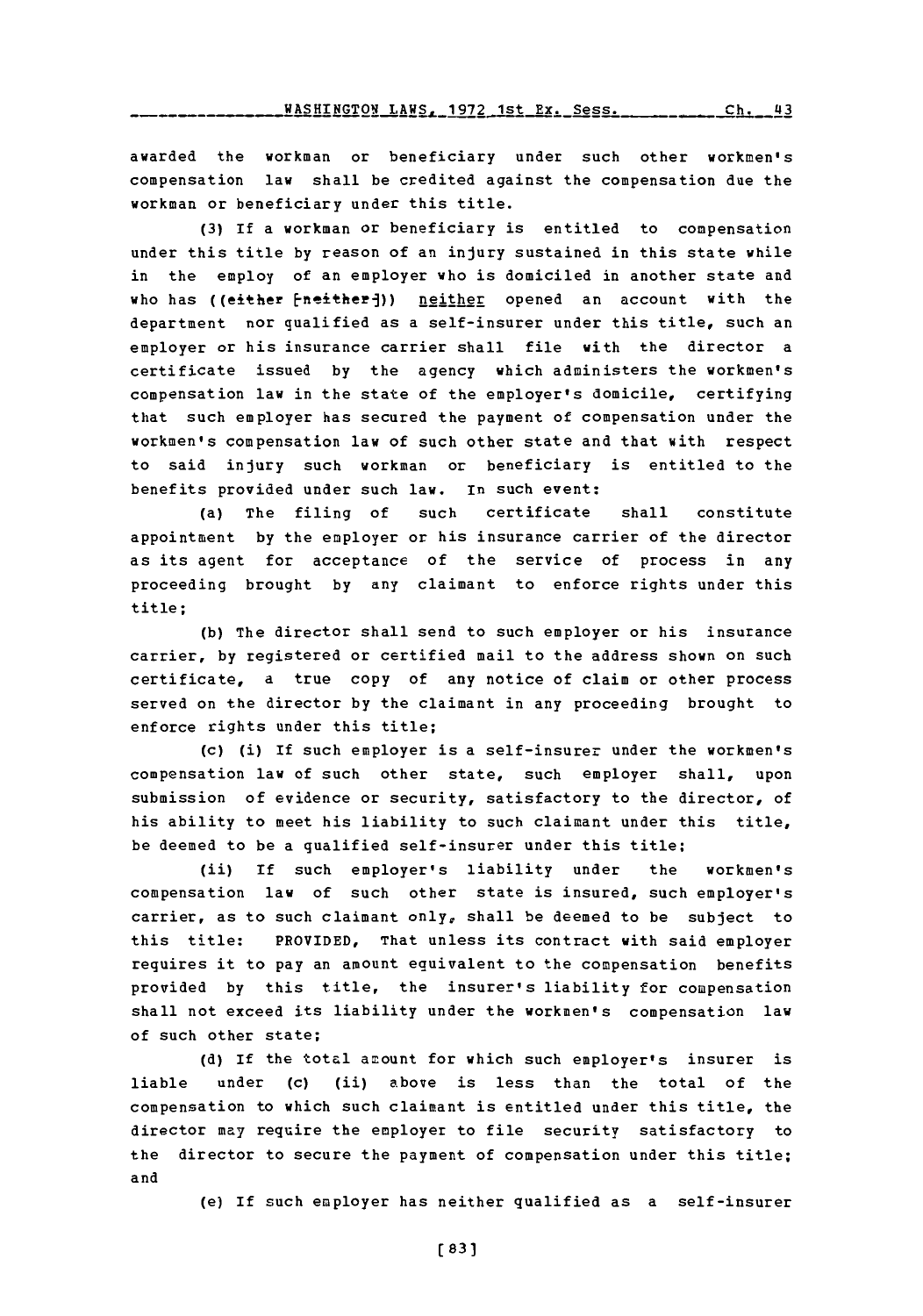### rh- **Ul** WAqHTNr.TON T.AWq- **1972** lst **Py.** Spss.

nor secured insurance coverage under the workmen's compensation law of another state, such claimant shall be paid compensation **by** the department;

**(f)** Any such employer shall have the same rights and obligations as other employers subject to this title and where he has not provided coverage or sufficient coverage to secure the compensation provided **by** this title to such claimant, the director may impose a penalty payable to the department of a sum not to exceed fifty percent of the cost to the department of any deficiency between the compensation provided **by** this title and that afforded such claimant **by** such employer or his insurance carrier if any.

(4) As used in this section:

(a) **A** person's employment is principally localized in this or another state when (i) his employer has a place of business in this or such other state and he regularly works at or from such place of business, or (ii) if clause (i) foregoing is not applicable, he is domiciled in and spends a substantial part of his working time in the service of his employer in this or such other state;

**(b)** "Workmen's compensation law" includes "occupational disease law" for the purposes of this section.

**(5) A** workman whose duties require him to travel regularly in the service of his employer in this and one or more other states may agree in writing with his employer that his employment is principally localized in this or another state, and, unless such other state refuses jurisdiction, such agreement shall govern as to any injury occurring after the effective date of the agreement.

**(6)** The director shall be authorized to enter into agreements with the appropriate agencies of other states and provinces of Canada which administer their workmen's compensation law with respect to conflicts of jurisdiction and the assumption of jurisdiction in cases where the contract of employment arises in one state or province and the injury occurs in another, and when any such agrement has been executed and promulgated as a regulation of the department under chapter 34.04 RCW, it shall bind all employers and workmen subject to this title and the jurisdiction of this title shall be governed **by** this regulation.

Sec. **13.** Section **51.16.120,** chapter **23,** Laws of **1961** and RCW **51. 16.120** are each amended to read as follows:

Whenever a workman has sustained a previous bodily infirmity or disability from any previous injury or disease and shall suffer a further injury or disease in employment covered **by** this title and become totally and permanently disabled from the combined effects thereof, then the ((accident cost rate)) experience record of the employer at the time of said further injury or disease shall be charged only with the accident cost which would have resulted solely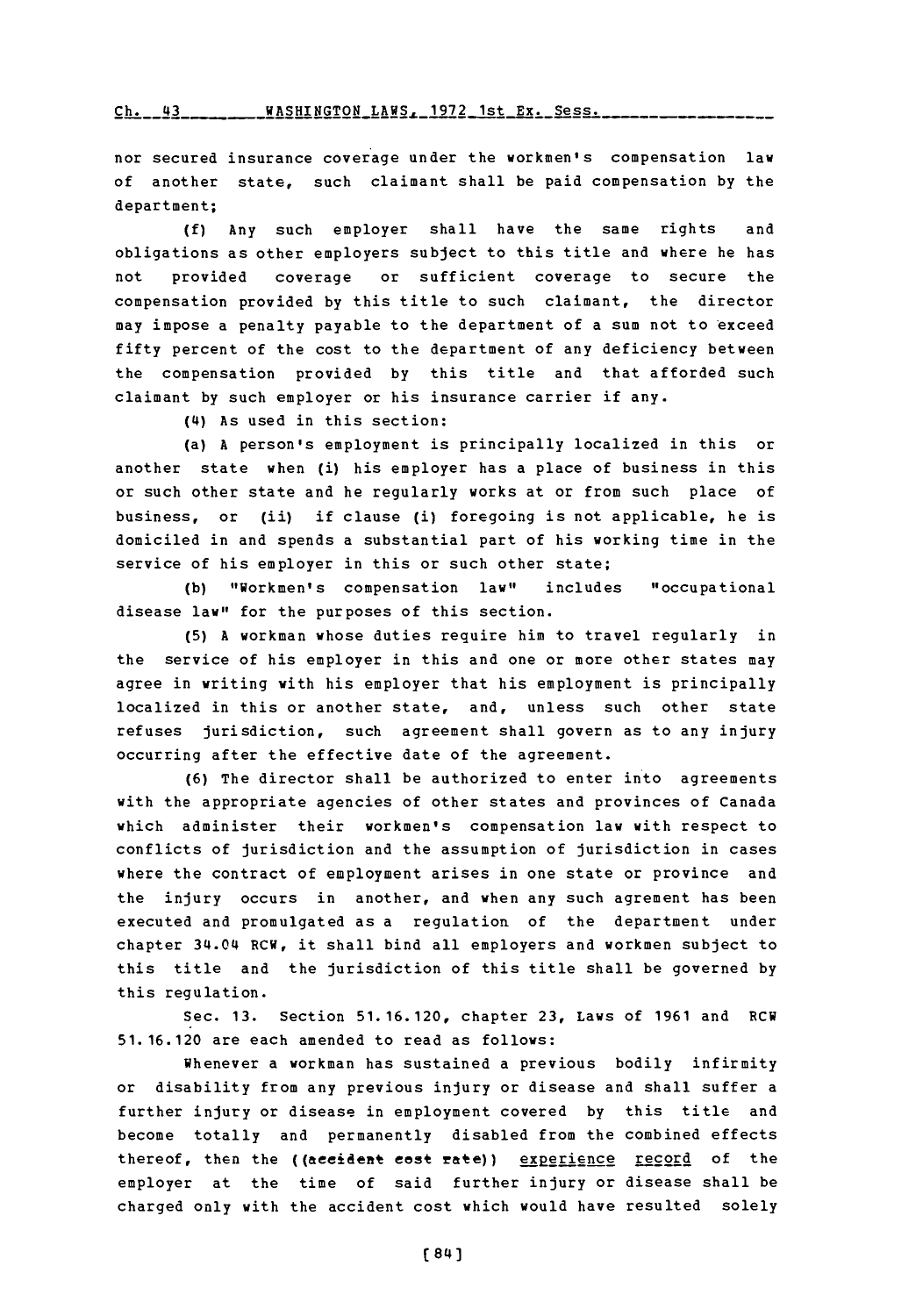from said further injury or disease, had there been no preexisting disability, and which accident cost shall be based upon an evaluation of the disability **by** medical experts. The difference between the charge thus assessed to the employer at the time of said further injury or disease and the total cost of the pension reserve shall be assessed against the second injury ((account)) fund.

Sec. 14. Section **51.16.130,** chapter **23,** Laws of **1961** and RCW **51.16.130** are each amended to read as follows:

Whenever there shall occur an accident in which three or more employees of an employer insured with the state fund are fatally injured or ((receive injuries consisting of loss of both eyes or sight thereef7 or **loss of** bath hands or use thereof7 **Of 16SS of** both feet or use thereof<sub>7</sub> or loss of one hand and one foot or use thereof)) sustain permanent total disability, the amount of total cost other than medical aid costs arising out of ((this)) such accident that shall be charged to ((the proper class of the accident fund and to)) the account of the employer, shall be twice the average cost of the pension claims ((chargeable under REW 54r16r0207 and the balance of costs)) arising out of ((the)) such accident. The entire cost of such accident. exclusive of medical aid costs, shall be charged against and defrayed **by** the catastrophe injury account.

Sec. **15.** Section **51.16. 150,** chapter **23,** Laws of **1961** and RCW **51.16.150** are each amended to read as follows:.

If any employer shall default in any payment to ((the accident)) any fund ((or the medical aid fund<sub>7</sub>)) the sum due shall be collected **by** action at law in the name of the state as plaintiff, and such right of action shall be in addition to any other right **of** action or remedy. **If** such default occurs after demand, there shall also be collected a penalty equal to twenty-five percent of the amount of the defaulted payment or payments, and the director may require from the defaulting employer a bond to the state for the benefit of ((the accident and medical aid funds)) any fund, with surety to the director's satisfaction, in the penalty of double the amount of the estimated payments which will be required from such employer into the said funds for and during the ensuing one year, together with any penalty or penalties incurred. In case of refusal or failure after written demand personally served to furnish such bond, the state shall be entitled to an injunction restraining the delinquent from prosecuting an ((extrehazardous)) occupation or work until such bond is furnished, and until all delinquent premiums, penalties, interest and costs are paid, conditioned for the prompt and punctual making of all payments into said funds during such periods, and any sale, transfer, or lease attempted to be made **by** such delinquent during the period of any of the defaults herein mentioned, of his works, plant, or lease thereto, shall be invalid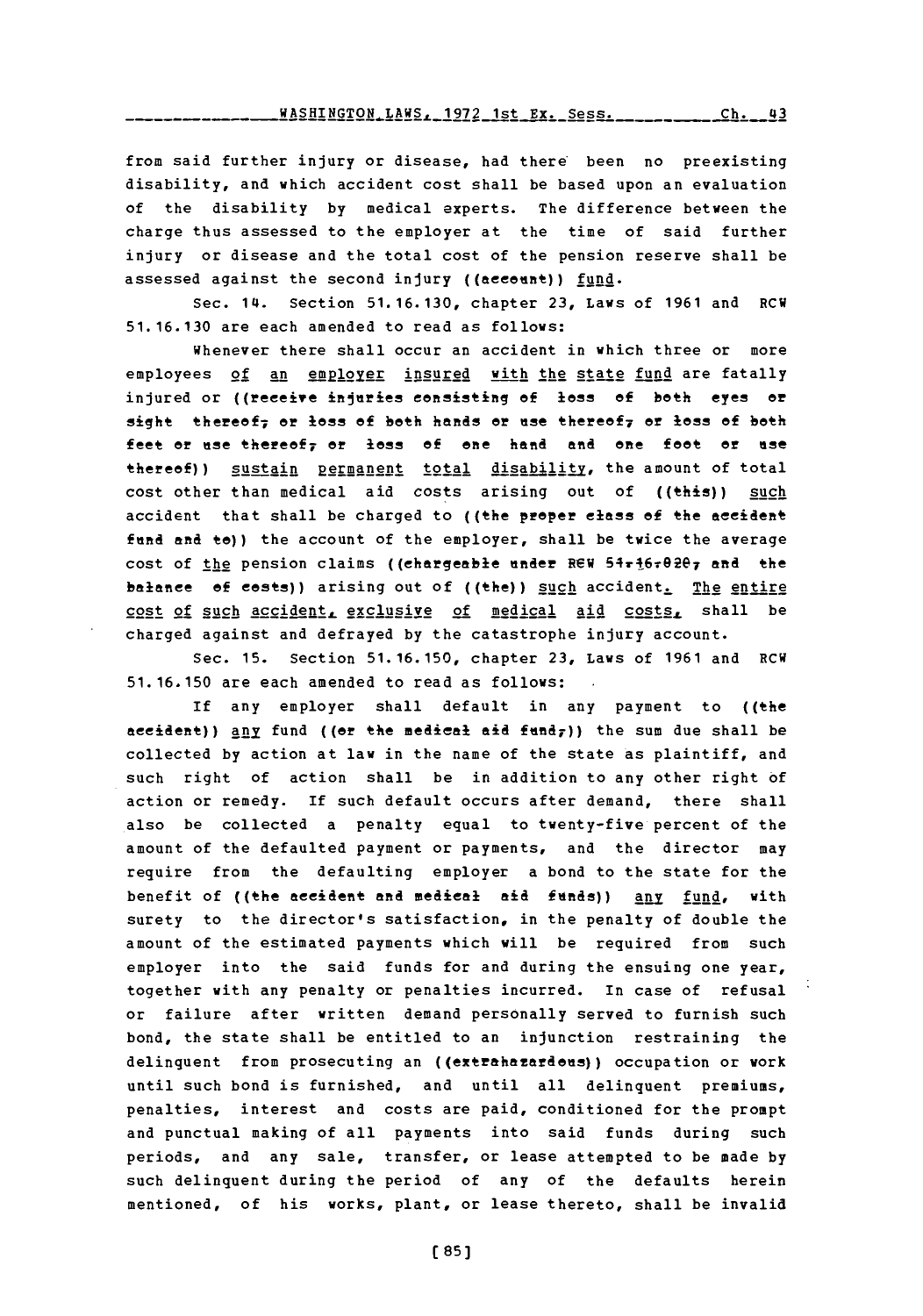Ch. 43 WASHINGTON LAWS, 1972 1st Ex. Sess.

until all past delinquencies are made good, and such bond furnished.

Sec. **16.** Section **27,** chapter **289,** Laws of **1971** ex. sess. and. RCV 51.14.020 are each amended to read as follows:

**(1)** An employer may qualify as a self-insurer **by** establishing to the director's satisfaction that he has sufficient financial ability to make certain the prompt payment of all compensation under this title and all assessments which may become due from such employer.

(2) **<sup>A</sup>**self-insurer may establish sufficient financial ability **by** depositing in an escrow account in a depository designated **by** the director, money and/or corporate or governmental securities approved **by** the director, or a surety bond written **by** any company admitted to transact surety business in this state filed with the department. The money, securities, or bond shall be in an amount reasonably sufficient in the director's discretion to insure payment **of** reasonably foreseeable compensation and assessments but not less than the employer's normal expected annual claim liabilities and in no event less than one hundred thousand dollars. In arriving at the amount of money, securities, or bond required under this subsection, the director shall take into consideration the financial ability of the employer to pay compensation and assessments and his probable continuity of operation. The money, securities, or bond so deposited shall be held **by** the director to secure the payment of compensation **by** the self-insurer and to secure payment of his assessments. The amount of security may be increased or decreased from time to time **by** the director. The income from any securities deposited may be distributed currently to the self-insurer.

**(3)** Securities or money deposited **by** an employer pursuant to subsection (2) of this section shall be returned to him upon his written reguest provided the employer files the bond required **by** such subsection.

**(4i) If** the employer seeking to qualify as a self-insurer has previously insured with the state fund, the director shall require the employer to make up his proper share of any deficit or insufficiency in the ((employer<sup>1</sup>s class acceunt)) state fund as a condition to certification as a self-insurer.

**(5) <sup>A</sup>**self-insurer may reinsure a portion of his liability under this title with any reinsurer authorized to transact such reinsurance in this state: PROVIDED, That the reinsurer may not participate in the administration of the responsibilities of the self-insurer under this title. Such reinsurance may not exceed eighty percent of the liabilities under this title.

**Sec. 17. Section 51.28.030, chapter 23, Laws of 1961 as** amended. **by** section **6,** chapter **289,** Laws of **1971** ex. sess. and **RCW 51.28.030** are each amended to read as follows: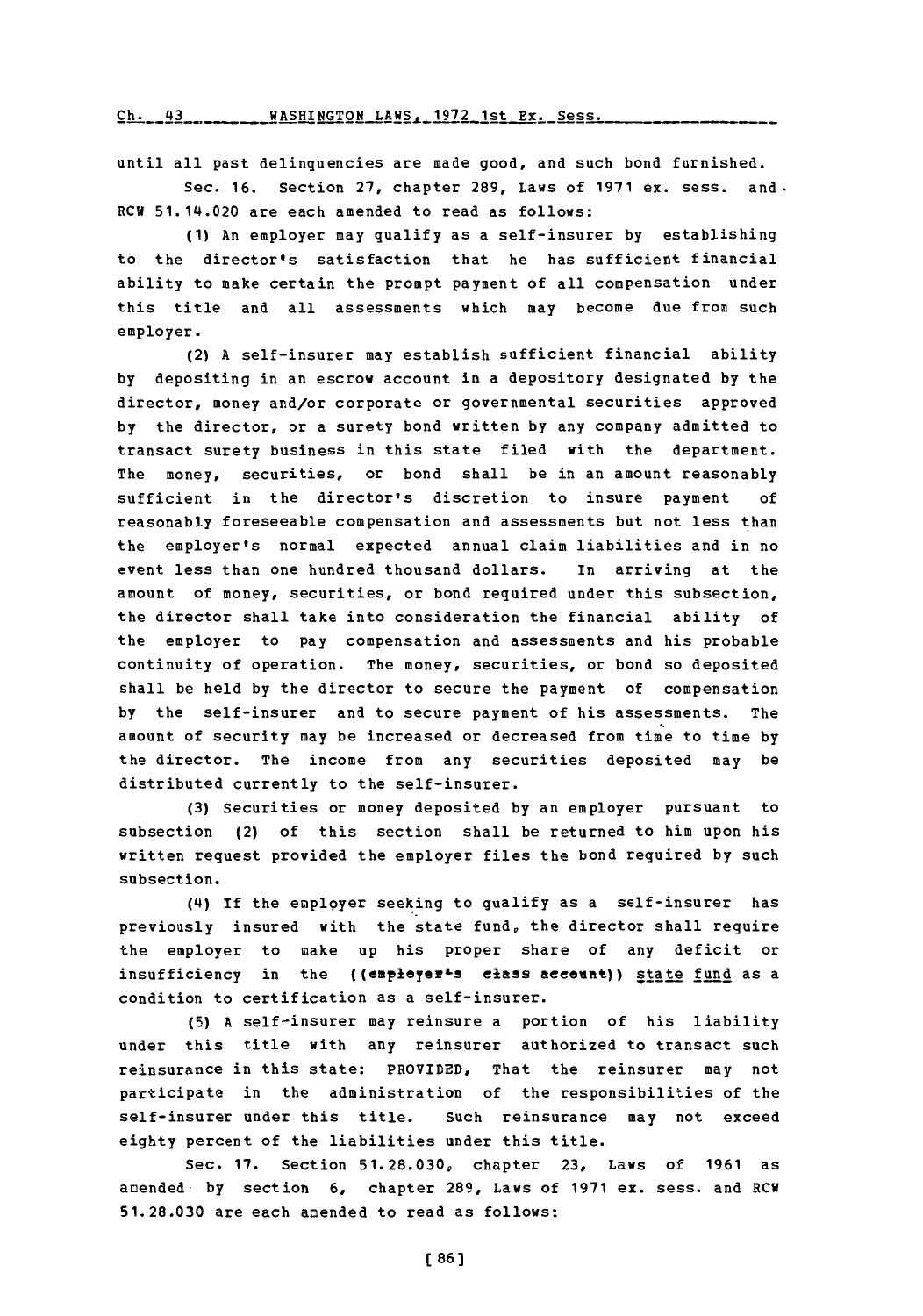Where death results from injury the parties entitled to compensation under this title, or someone in their behalf, shall make application for the same to the department or self-insurer as the case may be, which application must be accompanied with proof of death and proof of relationship showing the parties to be entitled to compensation under this title, certificates of attending physician, if any, and such proof as required **by** the rules of the department.

Upon receipt of notice of accident under RCW **51.28.010,** the director shall immediately forward to the party or parties required to make application for compensation under this section, notification, in nontechnical language, of their rights under this title.

Sec. **18.** Section 51.32.040, chapter **23,** Laws of **1961** as last amended **by** section 43, chapter **289,** Laws of **1971** ex. sess. and RCW **51.32.0L4C** are each amended to read as follows:

No money paid or payable under this title shall, except as **provided** for in RCW 74.20A.090 and 74.20A.190, prior to the issuance and delivery of the check or warrant therefor, be capable of being assigned, charged, or ever be taken in execution or attached or garnished, nor shall the same pass, or be paid, to any other person **by** operation of law, or **by** any form of voluntary assignment, or power of attorney. Any such assignment or charge shall be void: PROVIDED, That if any workman suffers a permanent partial injury, and dies from some other cause than the accident which produced such injury before he shall have received payment of his award for such permanent partial injury, or if any workman suffers any other injury and dies from some other cause than the accident which produced such injury before he shall have received payment of any monthly installment covering any period of time prior to his death, the amount of such permanent partial award, or of such monthly payment or both, shall be paid to his widow, if he leaves a widow, or to his child or children if he leaves a child or children and does not leave a widow: PROVIDED FURTHER, That, if any workman suffers an injury and dies therefrom before he shall have received payment of any monthly installment covering time loss for any period of time prior to his death, the amount of such monthly payment shall be paid to his widow, if he leaves a widow, or to his child or children, if he leaves a child or children and does not leave a widow: PROVIDED FURTHER, That any application for compensation under the foregoing provisos of this section shall be filed with the department or self-insuring employer within one year of the date of death: PROVIDED FURTHER, That if the injured workman resided in the United States as long as three years prior to the date of the injury, such payment shall not be made to any widow or child who was at the time of the injury a nonresident of the United States: PROVIDED FURTHER, That any workman receiving

[ **87)]**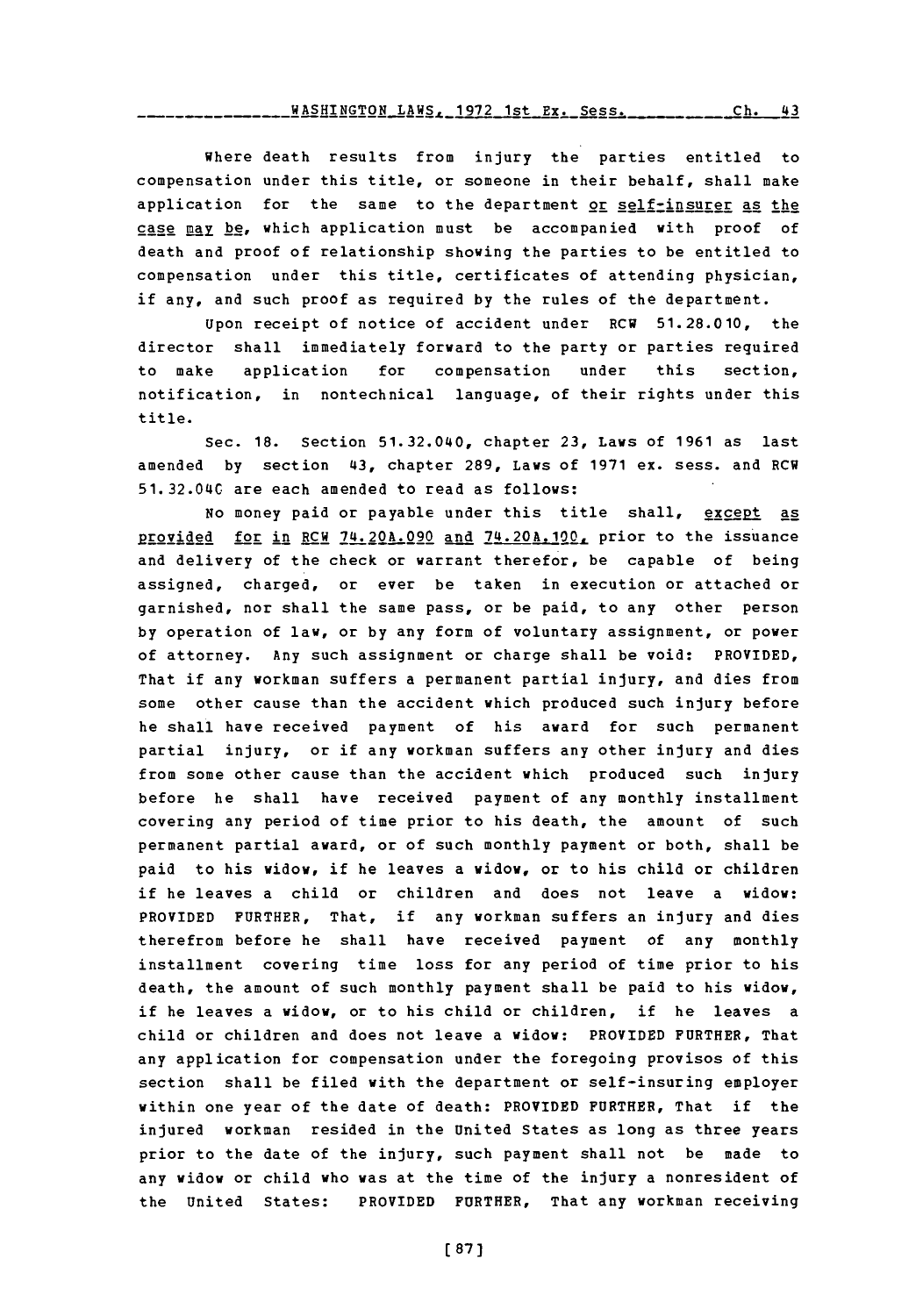## rh **U 'A** WAqRTMrZTnN T.?kW',- **197'?** l-,t **F.Y. Sess.**

benefits under this title who is subsequently confined in, or who subsequently becomes eligible therefor while confined in any institution under conviction and sentence shall have all payments of such compensation canceled during the period of confinement but after discharge from the institution payment of benefits thereafter due shall be paid if such workman would, but for the provisions of this proviso, otherwise be entitled thereto: PROVIDED FURTHER, That if such incarcerated workman has during such confinement period, any beneficiaries, they shall be paid directly the monthly benefits which would have been paid to him for himself and his beneficiaries had he not been so confined. Any lump sum benefits to which the workman would otherwise be entitled but for the provisions of this proviso shall be paid on a monthly basis to his beneficiaries.

Sec. **19.** Section **51.32.050,** chapter **23,** Laws of **1961** as last amended **by** section **7,** chapter **289,** Laws of **1971** ex. sess. and RCW **51.32.050** are each amended to read as follows:

**(1)** Where death results from the injury the expenses of burial not to exceed eight hundred dollars shall be paid ((to the undertaker cenducting the funeral)).

(2) **A** widow or invalid widower of a deceased workman shall receive monthly throughout his or her life the following sums:

(a) If there are no children of the deceased workman, sixty percent of the wages of the deceased workman but not less than one hundred eighty-five dollars.

(b) If there is one child of the deceased workman, sixty-two percent of the wages of the deceased workman but not less than two hundred twenty-two dollars.

(c) **If** there are two children of the deceased workman, sixty-four percent of the wages of the deceased workman but not less than two hundred fifty-three dollars.

**(d)** If there are three children of the deceased workman, sixty-six percent of the wages of the deceased workman but not less than two hundred seventy-six dollars.

(e) **If** there are four children of the deceased workman, sixty-eight percent of the wages of the deceased workman but not less than two hundred ninety-nine dollars.

**(f) If** there are five or more children of the deceased workman, seventy percent of the wages of the deceased workman but not less than three hundred twenty-two dollars.

Payments to the surviving spouse of the deceased workman shall cease at the end of the month in which remarriage occurs: PROVIDED, That the portion of the monthly payment made for the benefit of the children shall not be affected **by** such remarriage. In no event shall the monthly payments provided in this subsection exceed seventy-five percent of the average monthly wage ((of)) in the state as computed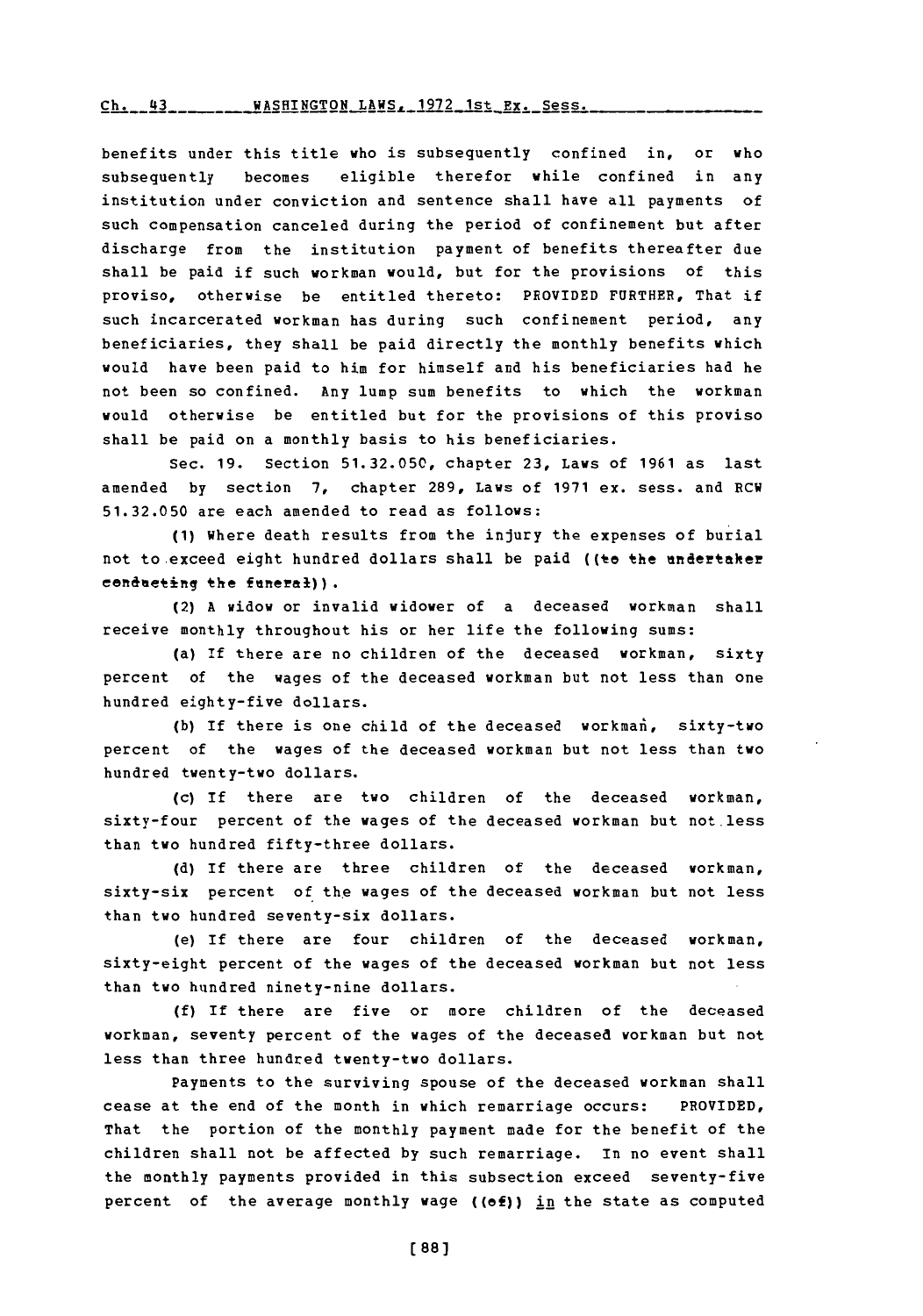under RCW ((54+08+478)) 51.08.018.

In addition to the monthly payments above provided for, a surviving widow, or invalid widower, or dependent parent or parents, if there is no surviving widow or invalid widower of any such deceased workman shall be forthwith paid the sum of eight hundred dollars.

Upon remarriage of a widow she shall receive, once and for all, a lump sum of seventy-five hundred dollars or fifty percent of the then remaining annuity value of her pension, whichever is the lesser, and the monthly payments to such widow shall cease at the end of the month in which remarriage occurs, but the monthly payments for the child or children shall continue as before.

**(3) If** there is a child or children and no widow or widower of the deceased workman, a sum equal to thirty-five percent of the average monthly wage of the deceased workman shall be paid monthly for one child and a sum equivalent to fifteen percent of such wage shall be paid monthly for each additional child, the total of such sum to be divided among such children, share and share alike: PROVIDED, That benefits under this subsection or subsection (4) shall not exceed sixty-five percent of the monthly wages of the deceased workman at the time of his death or seventy-five percent of the average monthly wage ( $(ef)$ ) in the state as defined in RCW ({5-1-e674:78)) **51.08.018,** whichever is the lesser of the two sums.

(4) In the event a surviving spouse receiving monthly payments dies, leaving a child or children, each shall receive the same payment as provided in subsection **(3)** of this section.

**(5) If** the workman leaves no widow, widower or child, but leaves a dependent or dependents, a monthly payment shall be made to each dependent equal to fifty percent of the average monthly support actually received **by** such dependent from the workman during the twelve months next preceding the occurrence of the injury, but the total payment to all dependents in any case shall not exceed sixty-five percent of the monthly wages of the deceased workman at the time of his death or seventy-five percent of the average monthly wage ((of)) in the state as defined in RCW ((54re8r478)) 51.08.018, whichever is the lesser of the two sums. If any dependent is under the age of eighteen years at the time of the occurrence of the injury, the payment to such dependent shall cease when such dependent reaches the age of eighteen years except such payments shall continue until the dependent reaches age twenty-one while permanently enrolled at a full time course in an accredited school. The payment to any dependent shall cease if and when, under the same circumstances, the necessity creating the dependency would have ceased if the injury had not happened.

**(6)** If the injured workman dies during the period of permanent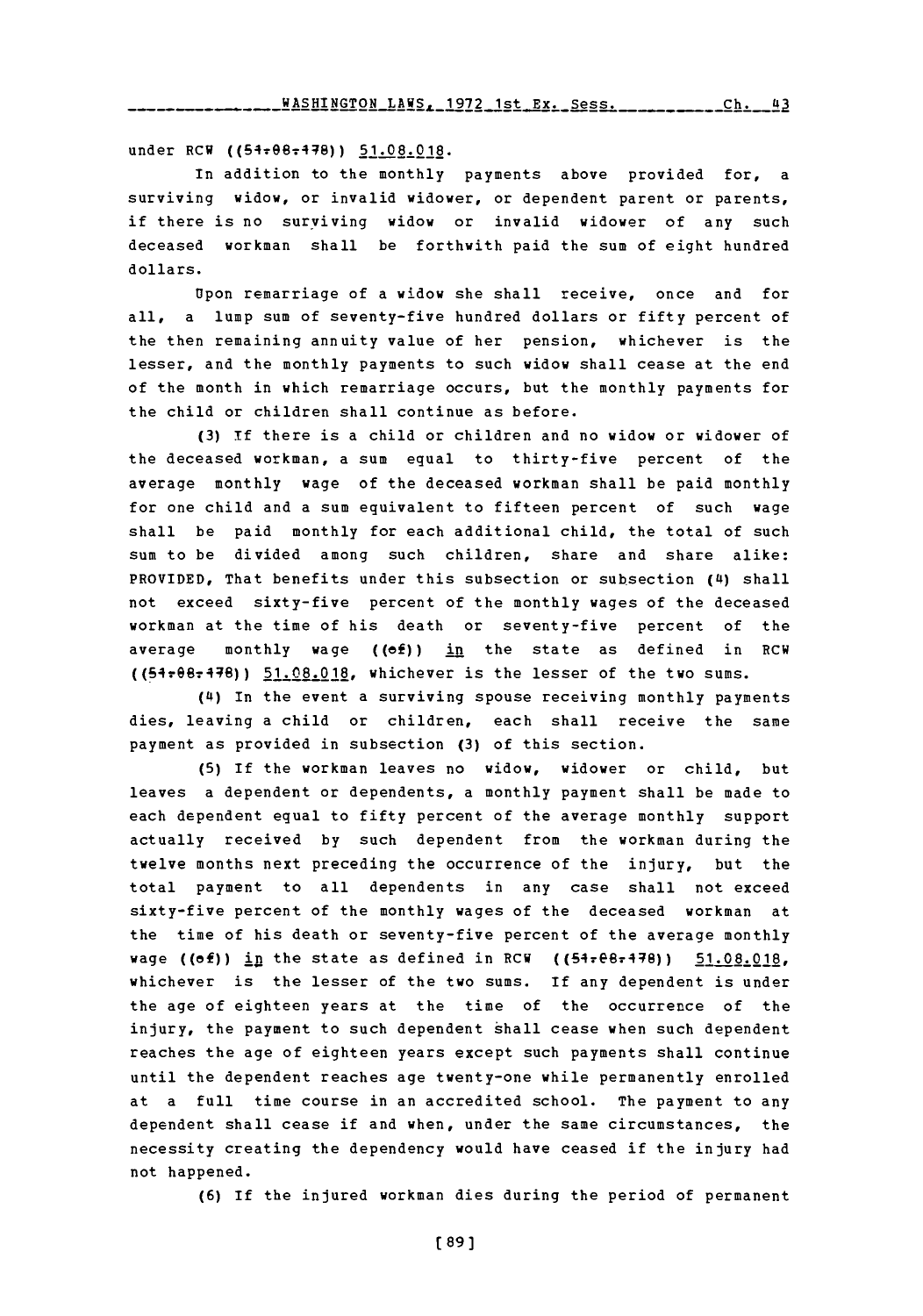#### <u>Ch. 43 \_\_\_\_\_\_\_\_WASHINGTON LAWS, 1972 1st Ex. Sess.</u>

total disability, whatever the cause of death, leaving a widow, invalid widower, or child, or children, the surviving widow or invalid widower shall receive benefits as if death resulted from the injury as provided in subsections (2) through **(5)** of this section. Upon remarriage the payments on account of the child or children shall continue as before to such child or children.

Sec. 20. Section **51.32.060,** chapter **23,** Laws of **1961** as last amended **by** section **8,** chapter **289,** Laws of **1971** ex. \*sess. and RCW **51.32.060** are each amended to read as follows:

when the supervisor of industrial insurance shall determine that permanent total disability results from the injury, the workman shall receive monthly during the period of such disability:

**(1)** If married at the time of injury, sixty-five percent of his wages but not less than two hundred fifteen dollars per month.

(2) If married with one child at the time of injury, sixty-seven percent of his wages but not less than two hundred fifty-two dollars per month.

**(3) If** married with two children at the time of injury, sixty-nine percent of his wages but not less than two hundred eighty-three dollars.

(4) **If** married with three children at the time of injury, seventy-one percent of his wages but not less than three hundred six dollars per month.

**(5) If** married with four children at the time of injury, seventy-three percent of his wages but not less than three hundred twenty-nine dollars per month.

**(6)** If married with five or more children at the time of injury, seventy-five percent of his wages but not less than three hundred fifty-two dollars per month.

**(7)** If unmarried at the time of the injury, sixty percent of his wages but not less than one hundred eighty-five dollars per month.

**(8) If** unmarried with one child at the time of injury, sixty-two percent of his wages but not less than two hundred twenty-two dollars per month.

**(9)** If unmarried with two children at the time of injury, sixty-four percent of his wages but not less than two hundred fifty-three dollars per month.

**(10) if** unmarried with three children at the time of injury, sixty,-six percent of his wages but not less than two hundred seventy-six dollars per month.

**(11)** If unoarried with four children at the time of injury, sixty-eight percent of his wages but not less than two hundred ninety-nine dollars per month.

(12) If unmarried with five or more children at the time of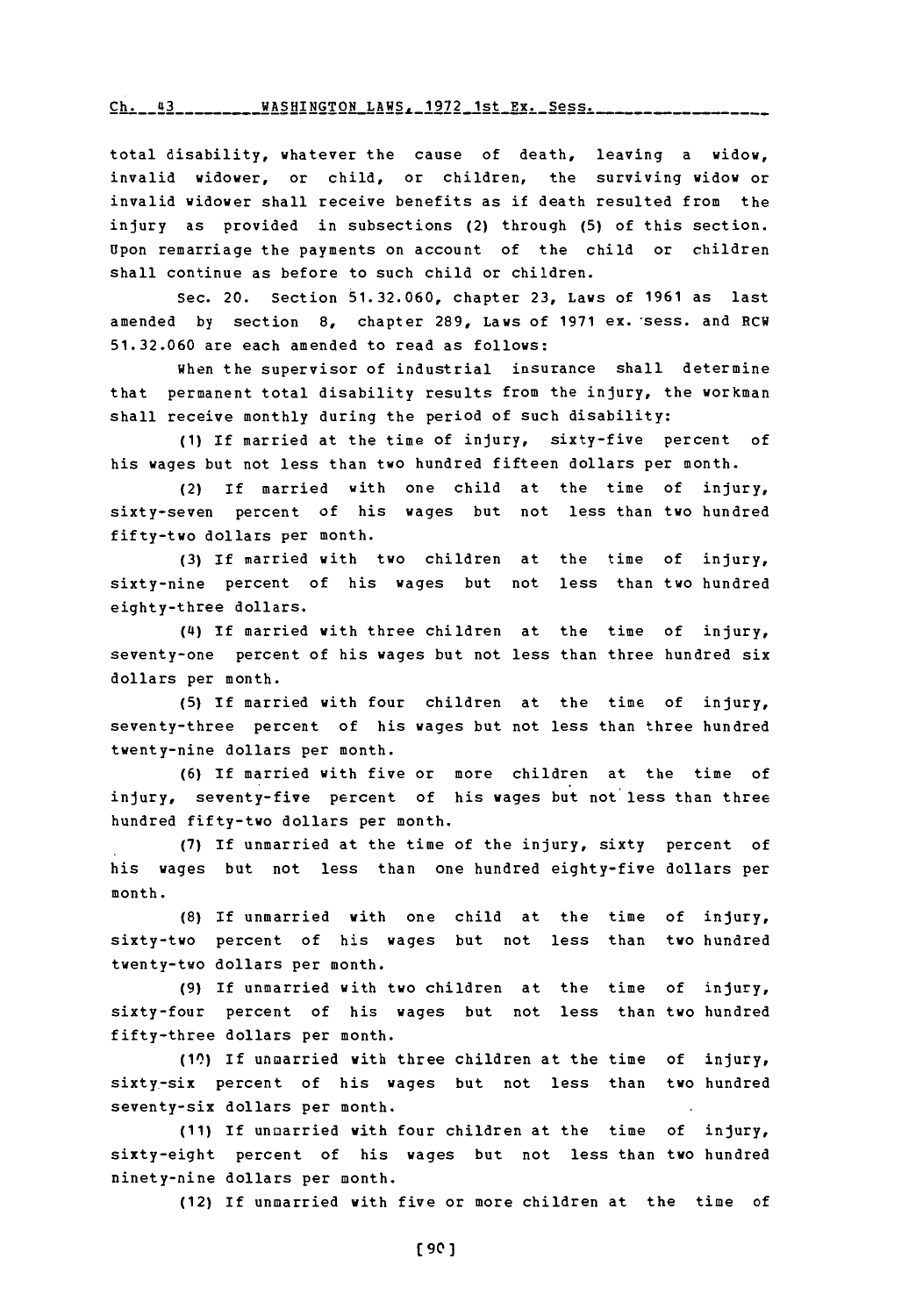**WASHTNGTON** LAWS- **1q7?** lAt **ry- goqq** rh *LLA*

injury, seventy percent of his wages but not less than three hundred twenty-two dollars per month.

**(13)** For any period of time where both husband and wife are entitled to compensation as temporarily or totally disabled workmen, only that spouse having the higher wages of the two shall be entitled to claim their child or children for compensation purposes.

(14) In case of permanent total disability, if the character of the injury is such as to render the workman so physically helpless as to require the services of an attendant, the monthly payment to such workman shall be increased **by** an amount equal to forty percent of the average monthly wage ((of)) in the state as computed in RCW ((54r66-448)) **51.08.018** per month as long as such requirement continues, but such increases shall not obtain or be operative while the workman is receiving care under or pursuant to the provisions of chapters **51.36** and 51.40.

**(15)** Should any further accident result in the permanent total disability of an injured workman, he shall receive the pension to which he would be entitled, notwithstanding the payment of a lump sum for his prior injury.

**(16)** In no event shall the monthly payments provided in this section exceed seventy-five percent of the average monthly wage ((ef)) in the state as computed under the provisions of RCW ((547ege.4-7)) **51.08.018.**

Sec. 21. Section **51.32.080,** chapter **23,** Laws of **1961** as last amended **by** section **1C,** chapter **289,** Laws of **1971** ex. sess. and RCW **51.32.080** are each amended to read as follows:

**(1)** For the permanent partial disabilities here specifically described, the injured workman shall receive compensation as follows: **LOSS** BY **AMPUTATION**

**Of** leg above the knee joint with short thigh stump **(311**

| or less below the tuberosity of ischium)\$18,000.00            |           |
|----------------------------------------------------------------|-----------|
| Of leg at or above knee joint with functional stump 16, 200.00 |           |
|                                                                |           |
| Of leg at ankle (Syme)                                         | 12,600,00 |
| Of foot at mid-metatarsals                                     | 6,300.00  |
| Of great toe with resection of metatarsal bone                 | 3,780.00  |
| Of great toe at metatarsophalangeal joint                      | 2,268.00  |
| Of great toe at interphalangeal joint                          | 1,200.00  |
| Of lesser toe (2nd to 5th) with resection of metatarsal        |           |
|                                                                | 1,380.00  |
| Of lesser toe at metatarsophalangeal joint                     | 672.00    |
| Of lesser toe at proximal interphalangeal joint                | 498.00    |
| Of lesser toe at distal interphalangeal joint                  | 126.00    |
| Of arm at or above the deltoid insertion or by                 |           |
| disarticulation at the shoulder 18,000.00                      |           |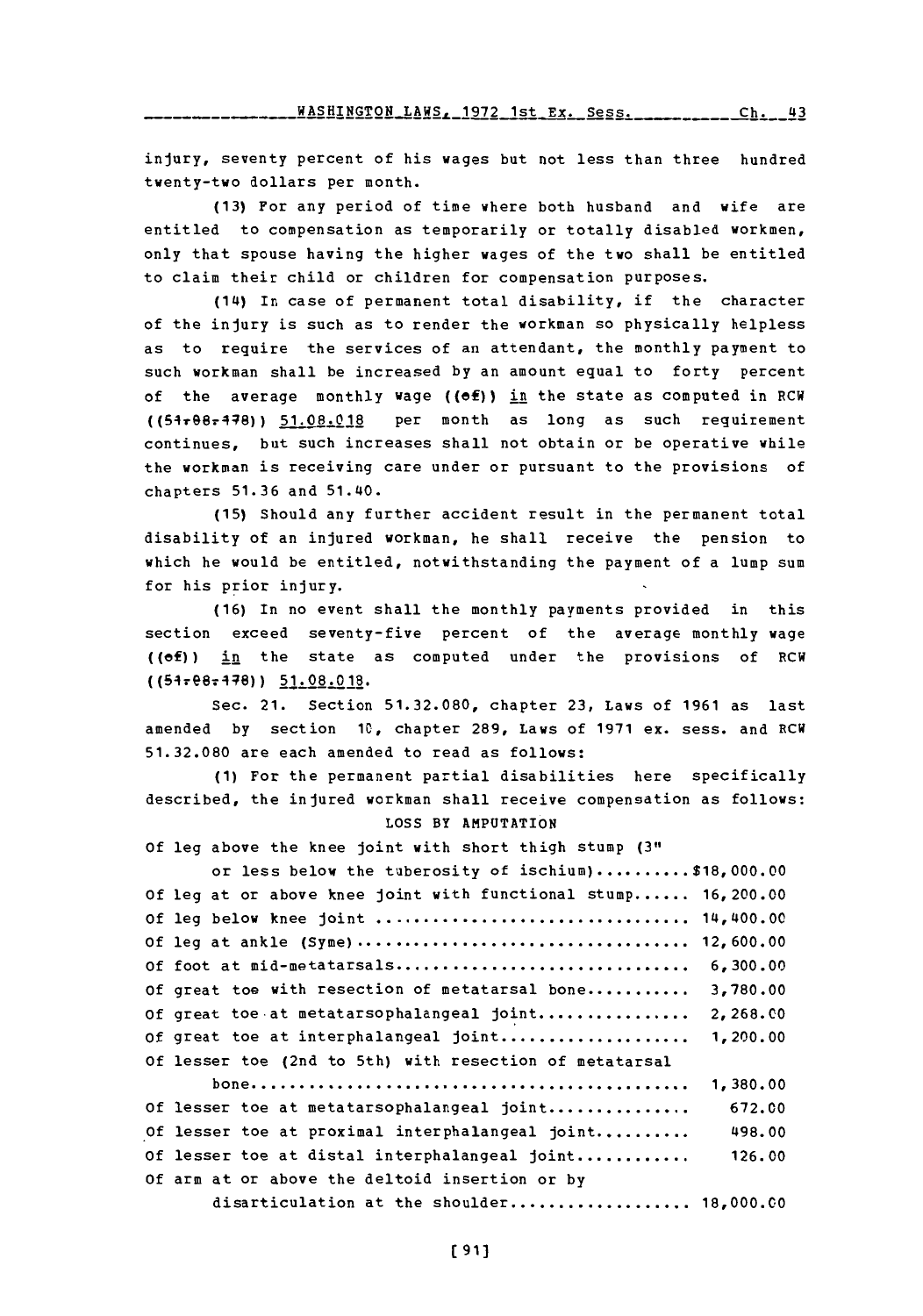Ch. 43 . . . . . . . WASHINGTON LAWS, 1972 1st **Ex.** Sess.

| Of arm at any point from below the deltoid insertion        |           |
|-------------------------------------------------------------|-----------|
| to below the elbow joint at the insertion of                |           |
|                                                             |           |
| Of arm at any point from below the elbow joint distal to    |           |
| the insertion of the biceps tendon to and                   |           |
| including mid-metacarpal amputation of the hand $16,200.00$ |           |
| Of all fingers except the thumb at metacarpophalangeal      |           |
|                                                             | 9,720.00  |
| Of thumb at metacarpophalangeal joint or with               |           |
| resection of carpometacarpal bone                           | 6,480.00  |
| Of thumb at interphalangeal joint                           | 3,240.00  |
| Of index finger at metacarpophalangeal joint or with        |           |
| resection of metacarpal bone                                | 4,050.00  |
| Of index finger at proximal interphalangeal joint           | 3,240.00  |
| Of index finger at distal interphalangeal joint             | 1,782.00  |
| Of middle finger at metacarpophalangeal joint or with       |           |
| resection of metacarpal bone                                | 3,240.00  |
| Of middle finger at proximal interphalangeal joint          | 2,592.00  |
| Of middle finger at distal interphalangeal joint            | 1,458.00  |
| Of ring finger at metacarpophalangeal joint or with         |           |
| resection of metacarpal bone                                | 1,620.00  |
| Of ring finger at proximal interphalangeal joint            | 1,296.00  |
| Of ring finger at distal interphalangeal joint              | 810.00    |
| Of little finger at metacarpophalangeal joint or with       |           |
| resection of metacarpal bone                                | 810.00    |
| Of little finger at proximal interphalangeal joint          | 648.00    |
| Of little finger at distal interphalangeal joint            | 324.00    |
| MISCELLANEOUS                                               |           |
| Loss of one eye by enucleation                              | 7,200.00  |
| Loss of central visual acuity in one eye                    | 6,000.00  |
| Complete loss of hearing in both ears                       | 14,400.00 |
| Complete loss of hearing in one ear                         | 2,400.00  |

(2) Compensation for amputation of a member or part thereof at a site other than those above specified, and for loss of central visual acuity and loss of hearing other than complete, shall be in ?roportion to that which such other amputation or partial loss of visual acuity or hearing most closely resembles and approximates. Compensation for any other permanent partial disability not involving amputation shall be in the proportion which the extent of such other disability, called unspecified disability, shall bear to that above specified, which most closely resembles and approximates in degree of disability such other disability, compensation for any other unspecified permanent partial disability shall be in an amount as measured and compared to total bodily impairment: PROVIDED, That in order to reduce litigation and establish more certainty and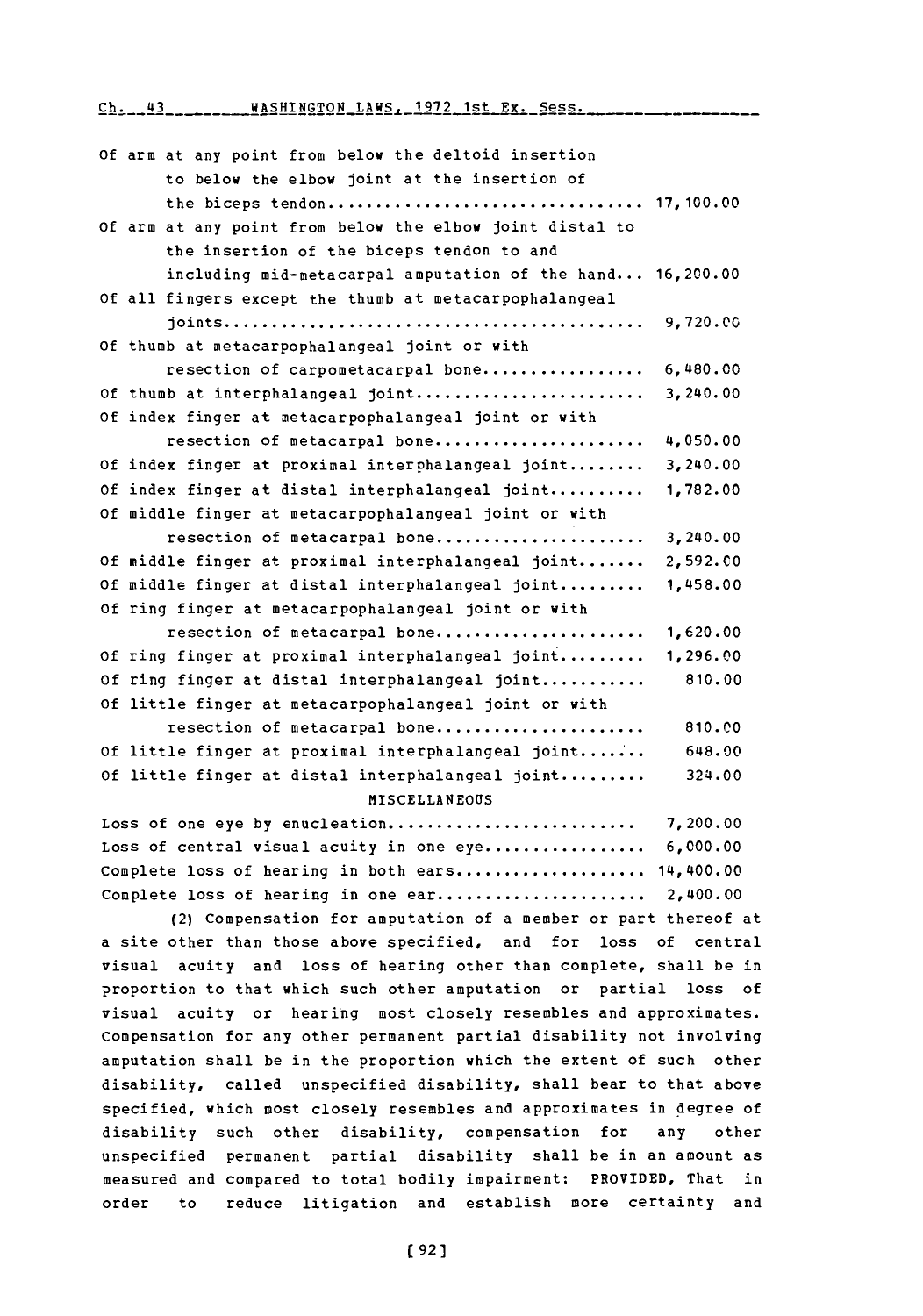$NASHINGTON_LANS$ , 1972 1st Ex. Sess. \_\_\_\_\_\_\_\_\_\_Ch. 43

uniformity in the rating **of** unspecified permanent partial disabilities, the department shall enact rules having the force of law classifying such. disabilities in the proportion which the department shall determine such disabilities reasonably bear to total bodily impairment. In enacting such rules, the department shall give consideration to, but need not necessarily adopt, any nationally recognized medical standards or guides for determining various bodily impairments. For purposes of calculating monetary benefits, the amount payable for total bodily impairment shall be deemed to be thirty thousand dollars: PROVIDED, That the total compensation for all unspecified permanent partial disabilities resulting from the same injury shall not exceed the sum of thirty thousand dollars: PROVIDED FURTHER, That in case permanent partial disability compensation is followed **by** permanent total disability compensation, any portion of the permanent partial disability compensation which exceeds the amount that would have been paid the injured workman if permanent total disability compensation had been paid in the first instance, shall be deducted from the pension reserve of such injured workman and his monthly compensation payments shall be reduced accordingly.

**(3)** Should a workman receive an injury to a member or part of his body already, from whatever cause, permanently partially disabled, resulting in the amputation thereof or in an aggravation or increase in such permanent partial disability but not resulting in the permanent total disability of such workman, his compensation for such partial disability shall be adjudged with regard to the previous disability of the injured member or part and the degree or extent of the aggravation or increase of disability thereof.

**(4i)** When the compensation provided for in subsections **(1)** and (2) exceeds three times the average monthly wage ((far **all** workmen entitled to compensation under this title)) in the state as computed under the **Provisions of RCW 51.08.C18,** payment shall be made in monthly payments in accordance with the schedule of temporary total disability payments set forth in RCW **51.32.090** until such compensation is paid to the injured workman in full, except that the first monthly payment shall be in an amount equal to three times the average monthly wage ((for all workmen entitled to compensation under this title)) in the state as computed under the provisions of RCW **51.08.018,** and interest shall be paid at the rate of six percent on the unpaid balance of such compensation commencing with the second monthly payment: PROVIDED, That upon application of the injured workman the monthly payment may be converted, in whole or in part, into a lump sum payment, in which event the monthly payment shall cease in whole or in part. Such conversion may be made only upon written application of the injured workman to the department and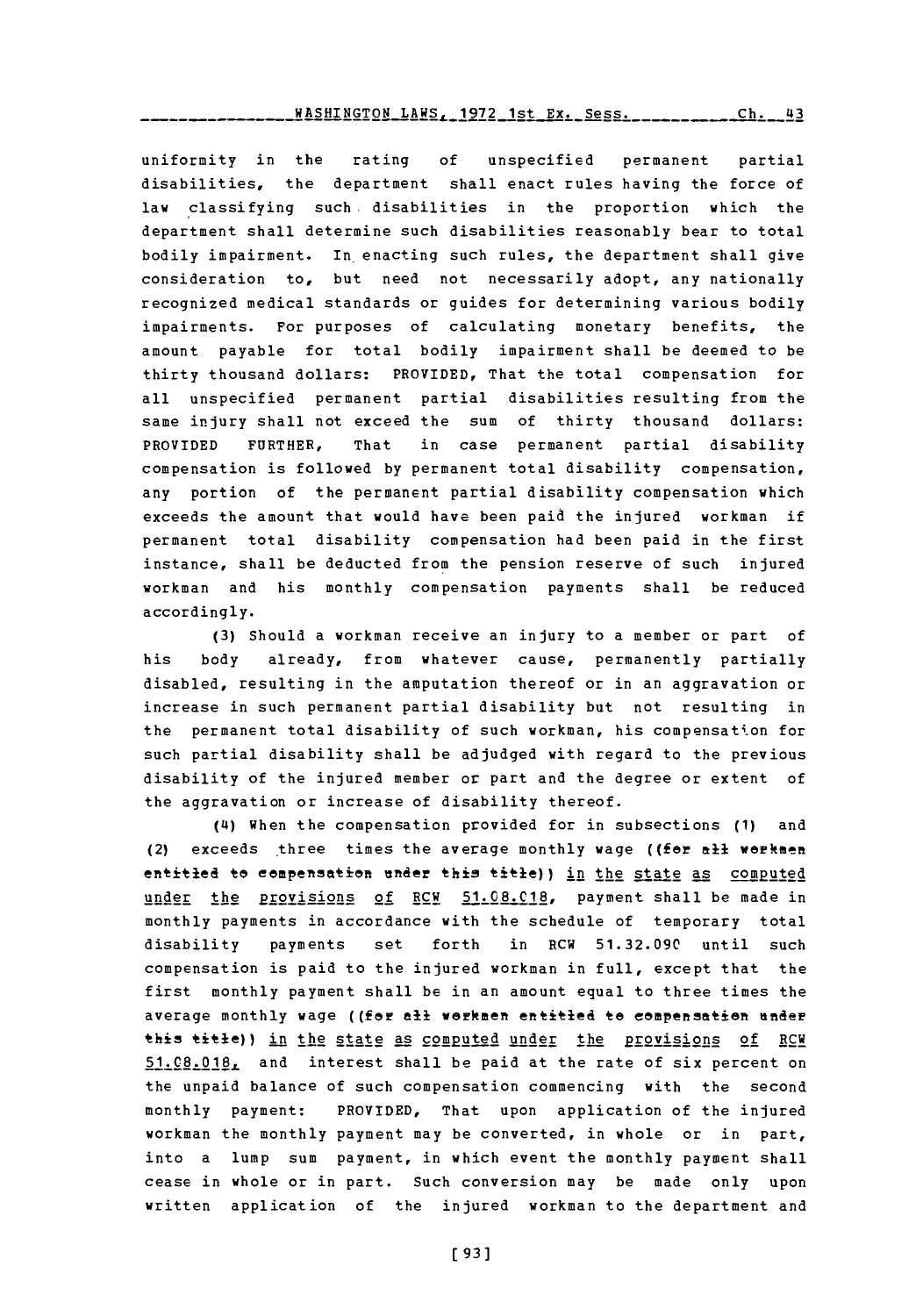### **Ch. 43 WASHTNGTON** LAWS. **1972** 1st Ex. Sess.

shall rest in the discretion of the department depending upon the merits of each individual application: PROVIDED FURTHER, That upon death of a workman all unpaid installments accrued, less interest, shall be paid in a lump sum amount to the widow or widower, or if there is no widow or widower surviving, to the dependent children of such claimant, and if there are no such dependent children, then to such other dependents as defined **by** this title.

Sec. 22. Section **51.32.090,** chapter **23,** Laws of **1961** as last amended **by** section **11,** chapter **289,** Laws of **1971** ex. sess. and RCW **51.32.090** are each amended to read as follows:

**(1)** When the total disability is only temporary, the schedule of payments contained in subdivisions **(1)** through **(13)** of RCW **51.32.060** as amended shall apply, so long as the total disability continues.

(2) Any compensation payable under this section for children not in the custody of the injured workman as of the date of injury shall be payable only to such person as actually is providing the support for such child or children pursuant to the order of a court **3f** record providing for support of such child or children.

**(3)** As soon as recovery is so complete that the present aarning power of the workman, at any kind of work, is restored to :hat existing at the time of the occurrence of the injury, the ?ayments shall cease. If and so long as the present earning power is ,nly partially restored, the payments shall continue in the ?roportion which the new earning power shall bear to the old. *No* compensation shall be payable ((out of the accident fund)) unless the Loss of earning power shall exceed five percent.

(4i) No workman shall receive compensation ((ent **of** the teeident fend)) for or during the day on which injury was received or the three days following the same, unless his disability shall zontinue for a period of fourteen consecutive calendar days from date of injury.

**(5)** Should a workman suffer a temporary total disability and should his employer at the time of the injury continue to pay him the wages which he was earning at the time of such injury, such injured workman shall not receive any payment provided in subsection **(1) of** this section ((from the accident **fund))** during the period his employer shall so pay such wages.

**(6)** In no event shall the monthly payments provided in this section exceed seventy-five percent of the average monthly wage **((of))** in the state as computed under the provisions of RCW ((54r@67478)) **51L08.0 18.**

Sec. **23.** Section 12, chapter **289,** Laws of **1971** ex.sess. and RCW **51.32.095** are each amended to read as follows:

One of the primary purposes of this title is the restoration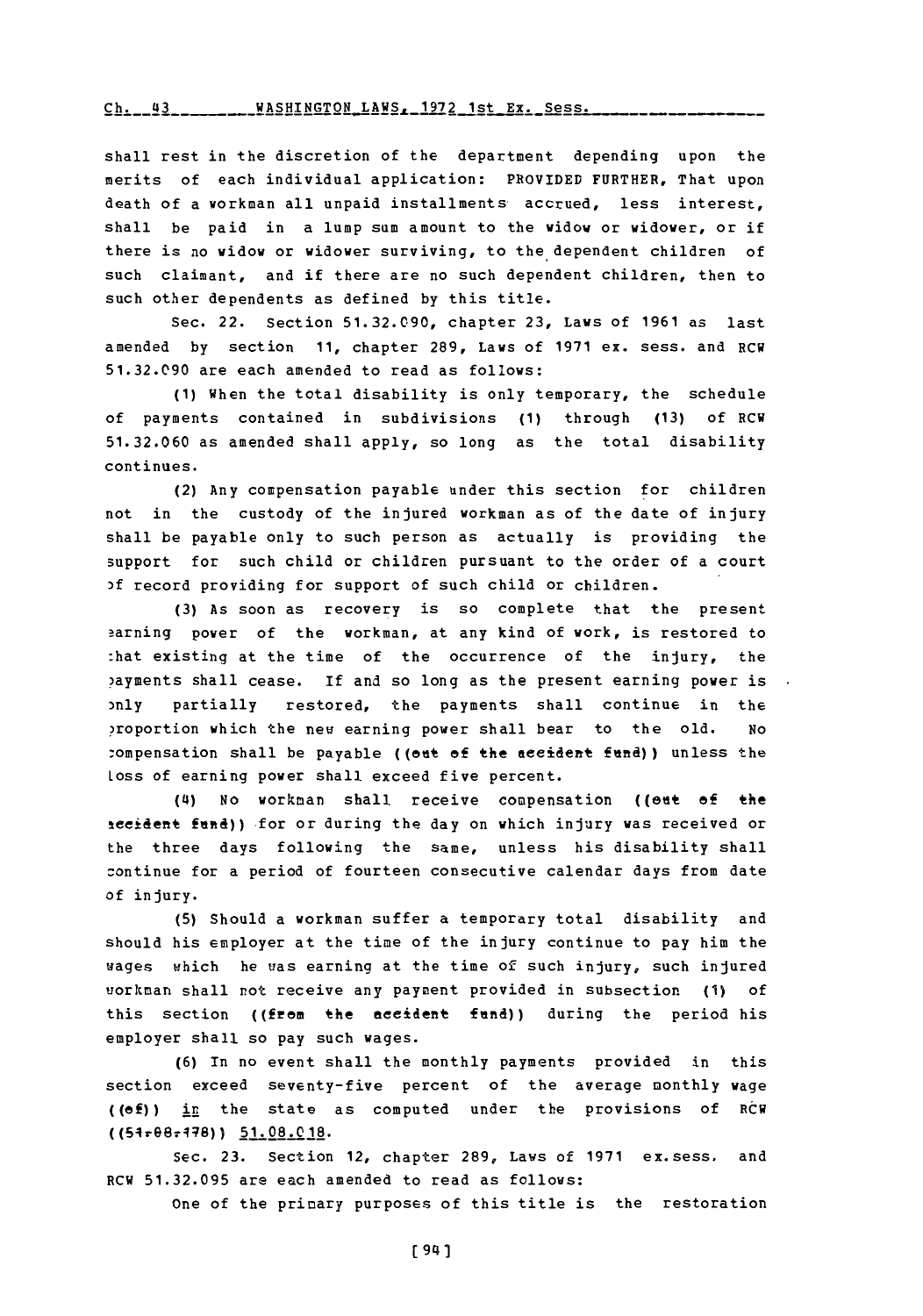of the injured workman to gainful employment. To this end, the department shall utilize the services of individuals whose experience, training, and interests in vocational rehabilitation and retraining qualify them to lend expert assistance to the supervisor of industrial insurance in such programs of vocational rehabilitation or retraining as may be reasonable to qualify the workman for employment consistent with his physical and mental status. Where, after evaluation and recommendation **by** such individuals and prior to final evaluation of the workman's permanent disability and in the sole opinion of the supervisor, vocational rehabilitation or retraining is both necessary and likely to restore the injured workman to a form of gainful employment, the supervisor may, in his sole discretion, continue the temporary total disability compensation under RCW **51.32.090** while the workman is actively and successfully undergoing a formal program of vocational rehabilitation or retraining: PROVIDED, That such compensation may not be authorized for a period of more than fifty-two weeks: PROVIDED FURTHER, That such period may, in the sole discretion of the supervisor after his review, be extended for an additional fifty-two weeks or portion thereof **by** written order of the supervisor.

In cases where the workman is required to reside away from his customary residence, the reasonable cost of board and lodging shall also be paid. Said costs shall  $(n\cdot e)$  be chargeable to the employer's cost experience ((bet shall be paid cut **of** the accident fund and charged back to each class on dune 3eth and Becember 34st of each year in proportion to its premium contribution for the preceding calendar year)) or shall be paid **by** the self-insurer for workmen to whom he is liable for compensation and benefits under the provisions of this title.

Sec. 24. Section **17,** chapter **289,** Laws of **1971** ex. sess. and RCW **51.32.073** are each amended to read as follows:

Each employer shall retain from the earnings of each workman that ((number of cents)) anount as shall be fixed from time to time by the director ((for each day or part thereof the workman is employed)) <sub>a</sub> the basis for measuring said amount to be determined by the director. The money so retained shall be matched in an equal amount **by** each employer, and all such moneys shall be remitted to the department in such manner and at such intervals as the department directs and shall be placed in the supplemental pension fund ((created **by** this 4944 amendatory aet)). The noneys so collected shall be used exclusively for the additional payments prescribed in RCW **51.32.070** and shall be no more than necessary to make such payments on a current basis.

Sec. **25.** Section 47, chapter **289,** Laws of **1971** ex. sess. and RCW **51.32.190** are each amended to read as follows: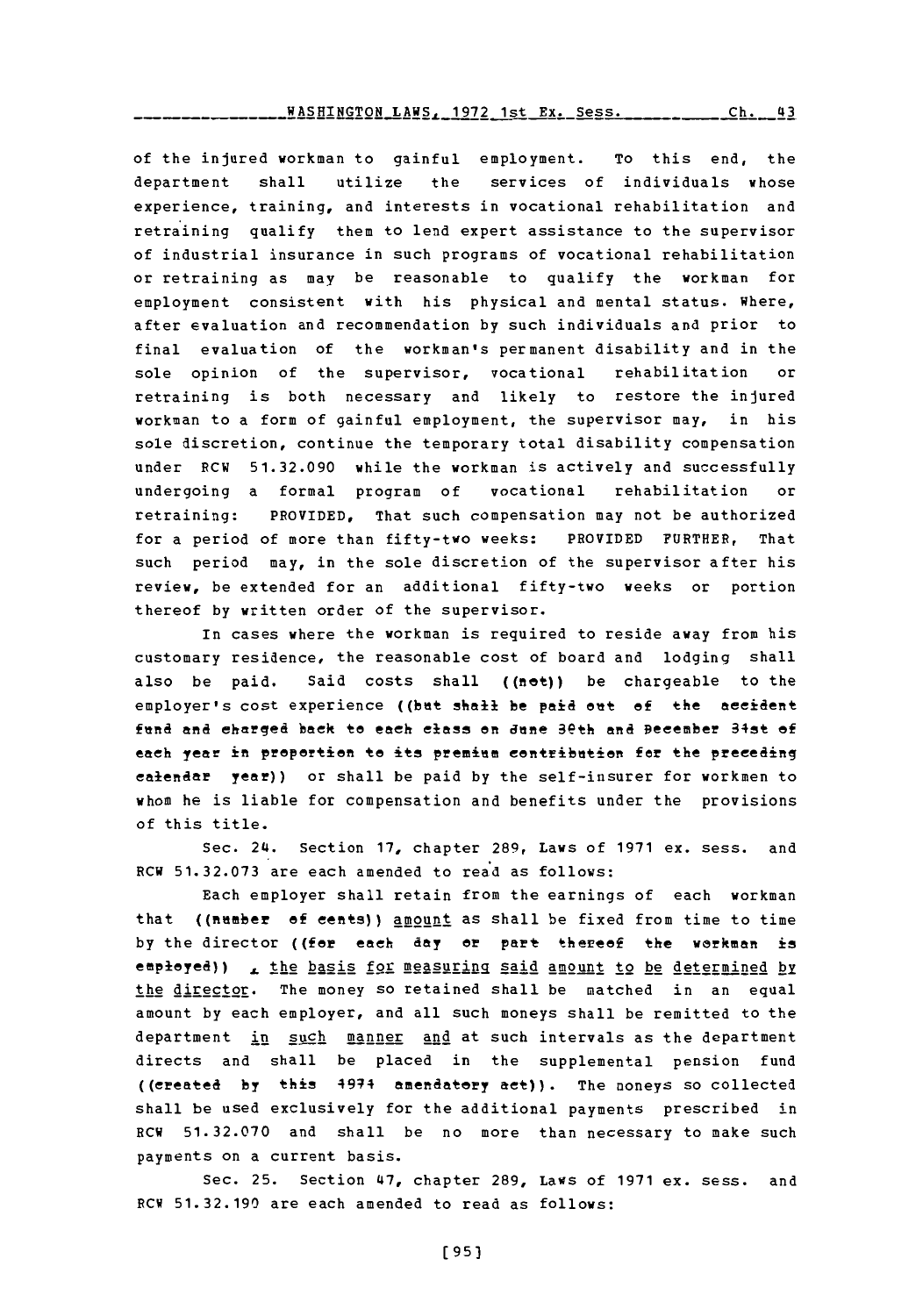#### **Cb.** 41 VA\_-;HTMrTOX LAWR. **1q72** l-,t- **Ry.** Spss.

**(1)** ((Written notice **of** acceptancee or denial of **a** claim for benefits shall be mailed **by <sup>a</sup>**self-±isnrer to the clamant and the director within seven days after the self-insurer has notice of the elaimr

12y-)) If the self-insurer denies a claim for compensation, written notice of such denial, clearly informing the claimant of the ((right of appeal under this title)) reasons therefor and that the director will rule on the matter shall be mailed or given to the claimant and the director within seven days after the self-insurer has notice of the claim.

**((13y-)) .121** Until such time as the department has entered an order in a disputed case acceptance of compensation **by** the claimant shall not be considered a binding determination of his rights under this title. Likewise the payment of compensation shall not be considered a binding determination of the obligations of the self-insurer as to future compensation payments.

(( $\{\text{+}\}\$ )) **131** Upon making the first payment of income benefits, and upon stopping or changing of such benefits except where a determination of the permanent disability has been made as elsewhere provided in this title, the self-insurer shall immediately notify the director in accordance with a form to be prescribed **by** the director that the payment of income benefits has begun or has been stopped or changed. Where temporary disability compensation is payable, the first payment thereof shall be made within fourteen days after notice of claim and shall continue at regular semimonthly or biweekly intervals.

((45)) (4) If, after the payment of compensation without an award, the self-insurer elects to controvert the right to compensation, the payment of compensation shall not be considered a binding determination of the obligations of the self-insurer as to future compensation payments. The acceptance of compensation **by** the workman or his beneficiaries shall not be considered a binding determination of their rights under this title.

**((16)-)) (5)\_** The director (a) may, upon his own initiative at any time in a case in which payments are being made without an award, and **(b)** shall, upon receipt of information from any person claiming to be entitled to compensation, from the self-insurer, or otherwise that the right to compensation is controverted, or that payment of compensation has been opposed, stopped or changed, whether or not claim has been filed, promptly make such inquiry as circumstances require, cause such medical examinations to be made, hold such hearings, require the submission of further information, make such orders, decisions 'or awards, and take such further action as he considers will properly determine the matter and protect the rights of all parties.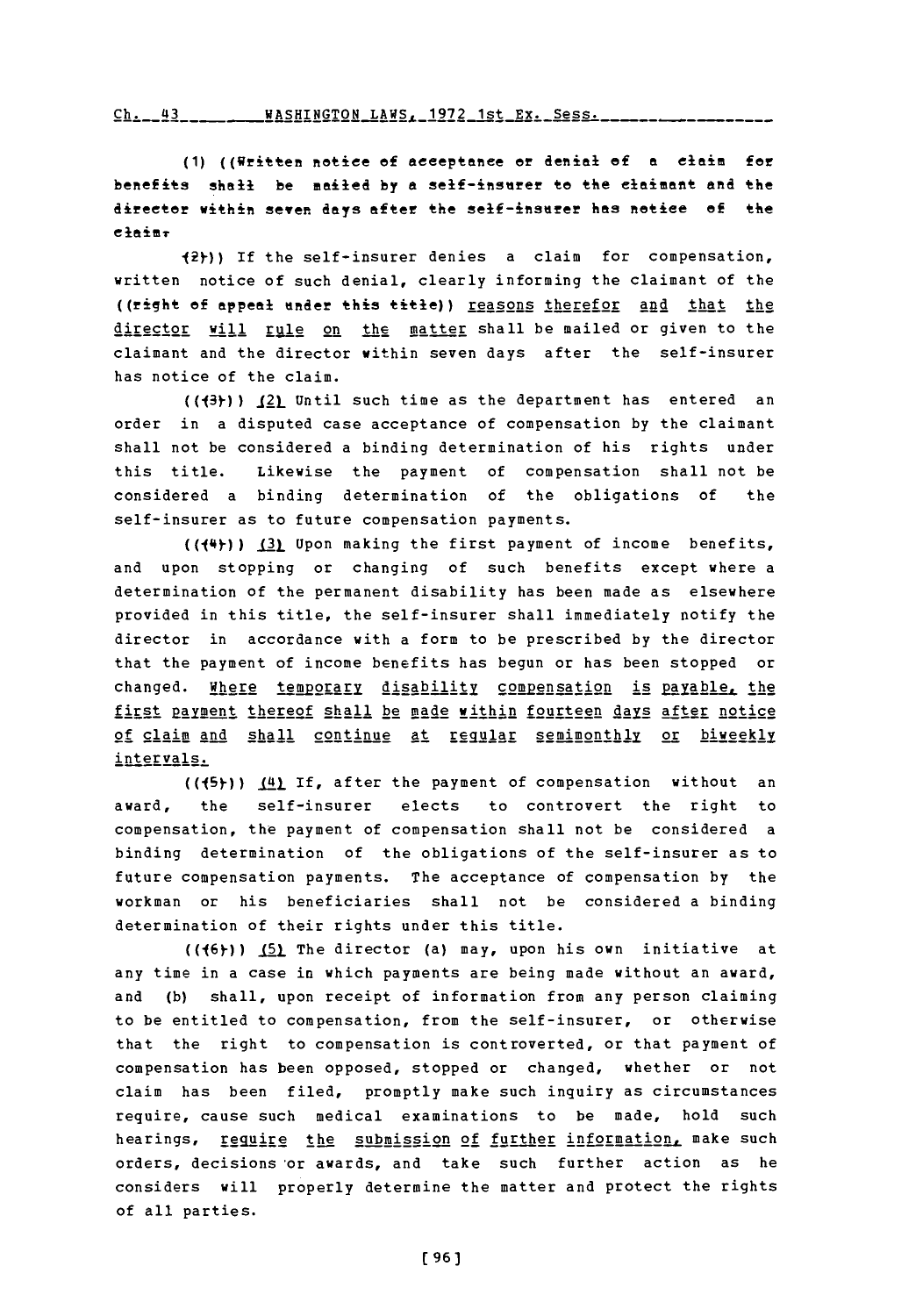**((14y)) 6)r** The director, upon his own initiative, may make such inquiry as circumstances require or is necessary to protect the rights of all the parties and he may enact rules and regulations providing for procedures to ensure fair and prompt handling **by** self-insurers of the claims of workmen and beneficiaries.

**NEW** SECTION. Sec. **26.** There is added to chapter **23,** Laws of **1961** and to chapter **51.32** RCU a new section to read as follows:

Claims of injured workmen of employers who have secured the payment of compensation **by** insuring with the department shall be promptly acted upon **by** the department. Where temporary disability compensation is payable, the first payment thereof shall'be mailed within fourteen days after receipt of the claim at the department's offices **in** Olympia and shall continue at regular semimonthly intervals. The payment of this or any other benefits under this title, prior to the entry of an order **by** the department in accordance with RCW **51.52.050** as now or hereafter amended, shall be not considered a binding determination of the obligations. of the department under this title. The acceptance of compensation **by** the workman or his beneficiaries prior to such order shall likewise not be considered a binding determination of their rights under this title.

Sec. **27.** Section 51.44.040, chapter **23,** Laws of **1961** and ECU 51.44.040 are each amended to read as follows:

**1.1)\_** There shall be **((an** special account within the accident)) in the office of the state treasurer, a fund to be known and designated as the "second injury ((aecount)) fund," which shall be used only for the purpose of defraying charges against it as provided in RCW 51.16.120. Said fund shall be administered by the director. The state treasurer shall be the custodian of the second injury fund and shall be authorized to disburse moneys from it only upon written order **of** the director..

((The charge to each class of the accident fund to defray charges against the seceond injury account shall he made an **June** 30th and Becember 34st of each year, and the total industrial insurance premium contributions of each class for the preceding calendar year shall be used in determining the proportionate charge to each class for the second injury accountr))  $121$  Payments to the second injury fund from the accident fund shall be made pursuant to rules and regulations promulgated by the director.

Sec. **28.** Section 51.144.060, chapter **23,** Laws of **1961** and ECU 51.44.060 are each amended to read as follows:

The charge to ((each class of)) the accident fund to defray charges against the catastrophe injury account shall be made ((on June 30th and Becember 34st of each year, and the total industrial insurance premium contributions of each class for the preceding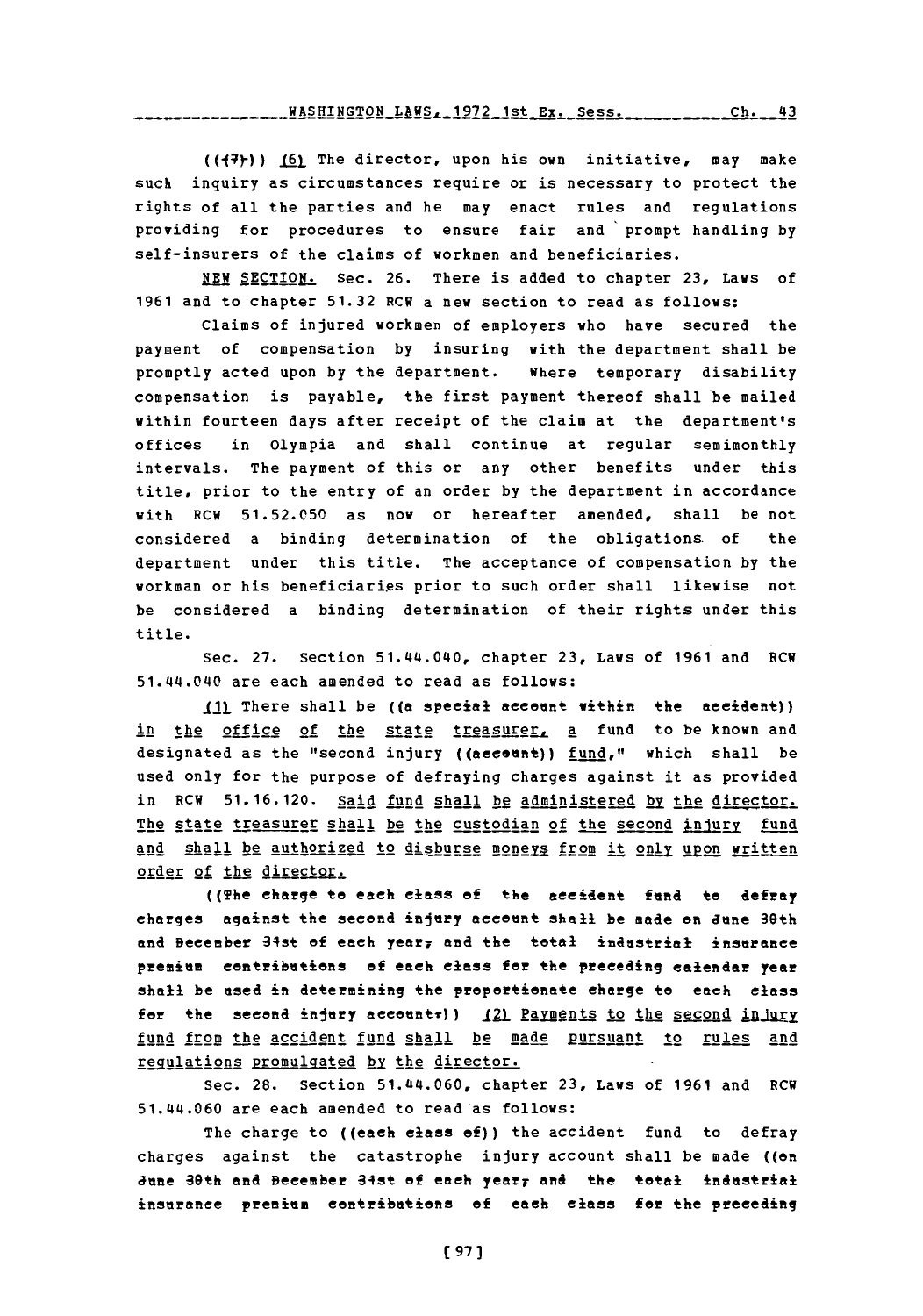Ch. 43 WASHINGTON LAWS, 1972 1st Ex. Sess.

calendar year shall be esed in determining the proportionate charge to each class for the catastrophe injury account)) pursuant to rules and regulations promulgated by the director.

Sec. **29.** Section 51.144.080, chapter **23,** Laws of **1961** as amended **by** section **57,** chapter **289,** Laws of **1971** ex. sess. and RCW 51.414.080 are each amended to read as follows:

The department shall notify the state treasurer from time to time, of such transfers as a whole from the ((accident)) state fund to the reserve fund and the interest or other earnings of the reserve fund shall become a part of the reserve fund itself. ((The department shally on June 30th of each year, apportion the interest or other earnings of the reserve **fufy as** certified to it **by** the state treasurer, to the various class reserve funds according to the average class balance for the preceding yearr)) As soon as possible after June 30th of each year the state insurance commissioner shall expert the reserve fund ((of each class)) to ascertain its standing as of June 30th of that year and the relation of its outstanding annuities at their then value on the bases currently employed for new cases to the cash on hand or at interest belonging to ((that)) the fund. He shall promptly report the result of his examination to the department and to the state treasurer in writing not later than September 30th following. If the report shows that there was on said June 30th, in the reserve fund **((of** any class)) in cash or at interest, a greater sum than the then annuity value of the outstanding pension obligations ((of that class)), the surplus shall be forthwith turned over to the ((acident)) state fund **((of** that class)) but, if the report shows the contrary condition of ((any  $e$ **lass))** the reserve fund, the deficiency shall be forthwith made good out of the ((accident)) state fund ((of that class)).

Sec. **30.** Section **58,** chapter **289,** Laws of **1971** ex. sess. and ECW 51.144.140 are each amended to read as follows:

Each self-insurer shall make such deposits, into the reserve fund, as the department shall require pursuant to RCH 51.44.070, as are necessary to guarantee the payments of the pensions established pursuant to RCW **51.32.050** and **51.32.060.**

Each self-insurer shall have an account within the reserve fund. .Each such account shall be credited with its proportionate share of interest or other earnings as determined in RCV 51.144.080.

Each such account in the reserve fund shall be experted **by** the insurance commissioner as required ((for each class account)) in RCW 51.44.080. Any surpluses shall be forthwith returned to the respective self-insurers, and each deficit shall forthwith be made good to the reserve fund **by** the self-insurer.

Sec. **31.** Section 51.44.090, chapter **23,** Laws **of 1961** and **RCW** 51.44.090 are each amended to read as follows: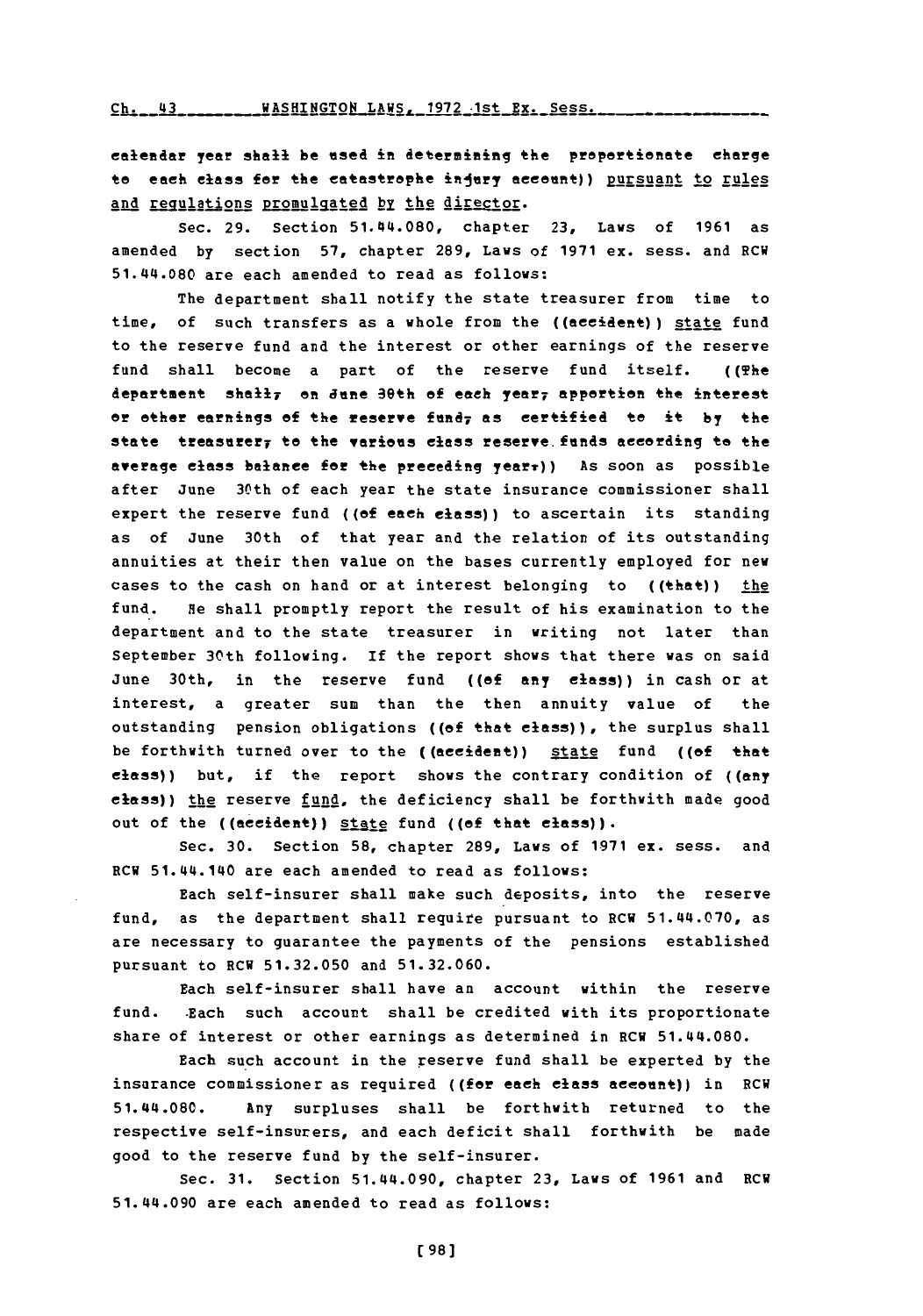**WASHINGTON LAWS, 1972 1st Ex. Sess.** \_\_\_\_\_\_\_\_\_\_\_Ch. 43

The state treasurer shall keep accurate accounts of the reserve fund and the investment and earnings thereof, to the end that the total reserve fund shall at all times, as nearly as may **be,** be properly and fully invested and, to meet current demands for pension or lump sum payments, may, if necessary, make temporary loans to the reserve fund out of the accident fund ((for that class)), repaying the same from the earnings of ((that)) the reserve fund or from collections of its investments or, if necessary, sales of the same.

**NEW** SECTION. Sec. **32.** There is added to chapter **23,** Laws of 1961 and to chapter 51.48 RCW a new section to read as follows:

If any employer should default in any payment due to the state fund the director or his designee may issue a notice of assessment certifying the amount due, which notice shall be served upon the employer **by** mailing such notice to the employer **by** registered mail to his last known address, accompanied **by** an affidavit of service **by** mailing, or served in the manner prescribed for the service of a summons in a civil action. Such notice shall contain the information that a petition for review must be filed with the superior court within thirty days of the date of service of the notice of assessment.

**NEW** SECTION. Sec. **33.** There is added to chapter **23,** Laws of **1961** and to chapter 51.48 RCW a new section to read as follows:

Any employer who is served with a notice of assessment may within thirty days from the date of service upon the employer of the notice of assessment appeal such notice of assessment **by** serving the director **by** registered mail with a petition for review and file the same with the clerk of the superior court of the county wherein the work covered **by** the provisions of the industrial insurance act was performed. Such petition shall set forth the reasons **why** the tax should be reduced or abated. Within ten days after the filing of the petition for review the employer shall file with the clerk a good and sufficient surety bond in the sum of one hundred dollars, conditioned to diligently prosecute the appeal and pay all the department's costs that may be awarded if the appeal of the employer is not sustained.

The trial in the superior court on appeal shall be de novo and without the necessity of any pleading other than the petition for review, and the burden of proof shall rest upon the employer to prove that the tax assessed upon the employer in the notice of assessment is incorrect, either in whole or in part, and to establish the correct amount of the tax, if any. In such proceeding the employer shall be deemed the plaintiff and the department of labor and industries the defendant; and both parties shall **be** entitled to subpoena the attendance of witnesses as in other civil actions and to produce evidence that is relevant, competent and material to determine the correct amount of the tax. Either party shall be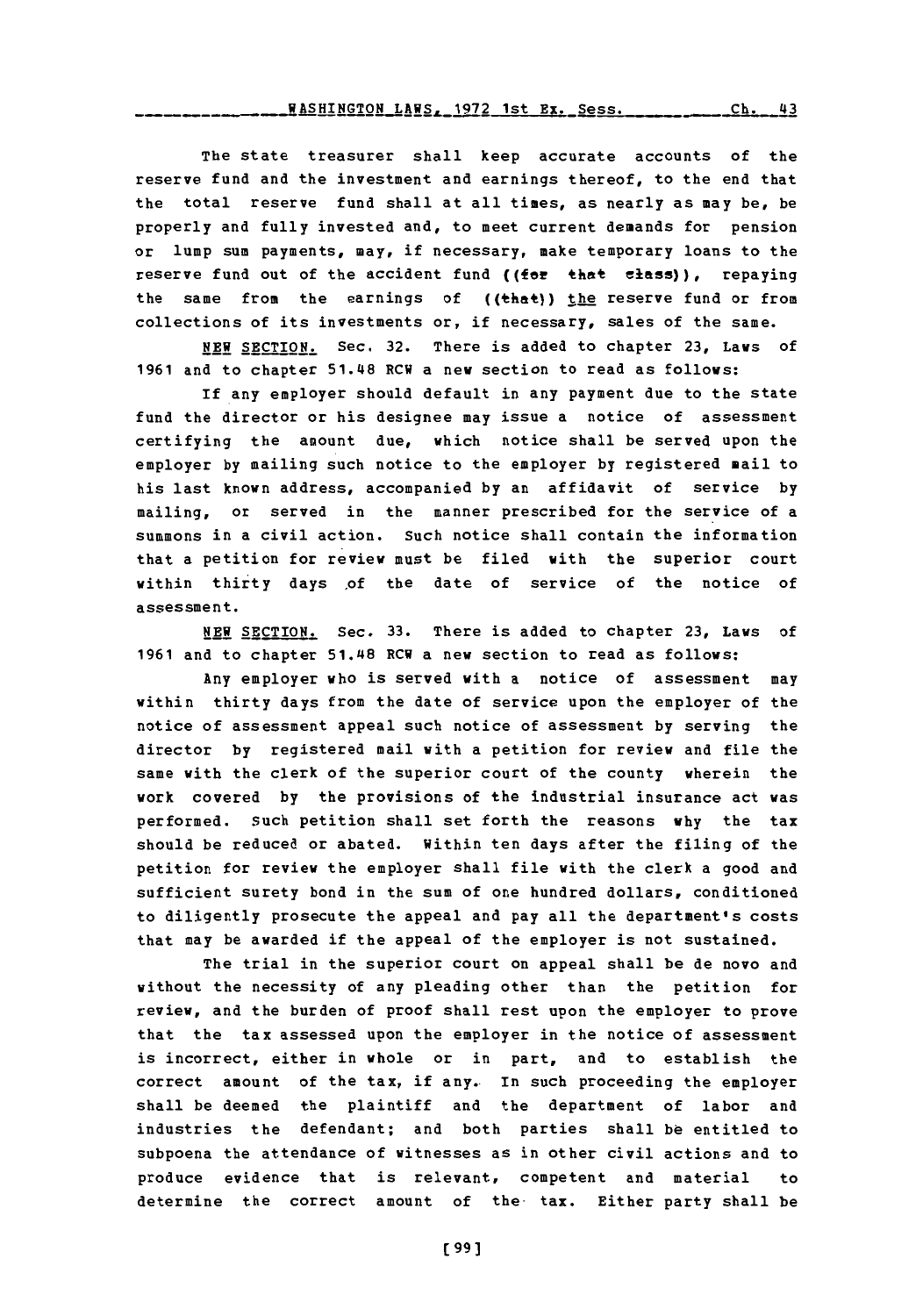allowed to appeal to the court of appeals or the supreme court in the same manner as other civil actions are appealed to those courts. No court action or proceeding shall be maintained **by** any employer to dispute the amount of notice of assessment except as herein provided.

**NEW** SECTION. Sec. 34. There is added to chapter **23,** Laws of **1961** and to chapter 51.48 RCW a new section to read as follows:

**if** a petition for review is not filed with the clerk of the superior court and served upon the director within thirty days from the date of service of the notice of assessment, as indicated in the affidavit of service **by** mailing of the department, or in the event of a final decree of any court in favor of the department in a petition for review, which is not appealed within the time allowed by law, the amount of the notice of assessment shall be deemed final and established and the director or his designee may file with the clerk of any county within the state a warrant in the amount of the notice of assessment. The clerk of the county wherein the warrant is filed shall immediately designate a superior court cause number for such warrant, and the clerk shall cause to be entered in the judgment docket under the superior court cause number assigned to the warrant, the name of such employer mentioned in the warrant, the amount of the taxes and penalties due thereon, and the date when such warrant was filed. The aggregate amount of such warrant as docketed shall become a lien upon the title to, and interest in all real and personal property of the employer against whom the warrant is issued, the same as a judgment in a civil case duly docketed in the office of such clerk. The sheriff shall thereupon proceed upon the same in all respects and with like effect as prescribed **by** law with respect to execution or other process issued against rights or property upon judgment in the superior court. Such warrant so docketed shall be sufficient to support the issuance of writs of garnishment in favor of the state in a manner provided **by** law in case of judgment, wholly or partially unsatisfied. The clerk of the court shall be entitled to a filing fee of five dollars, which shall be added to the amount of the warrant. **A** copy of such warrant shall be mailed to the employer within three days of filing with the clerk.

**NEW** SECTION. Sec. **35.** There is added to chapter **23,** Laws of **1961** and to chapter 51.48 RCW a new section to read as follows:

The director or his designee is hereby authorized to issue to any person, firm, corporation, municipal corporation, political subdivision of the state, a public corporation, or any agency of the state, a notice and order to withhold and deliver property of any kind whatsoever when he has reason to believe that there is in the possession of such person, firm, corporation, municipal corporation, political subdivision of the state, public corporation, or any agency of the state, property which is due, owing, or belonging to any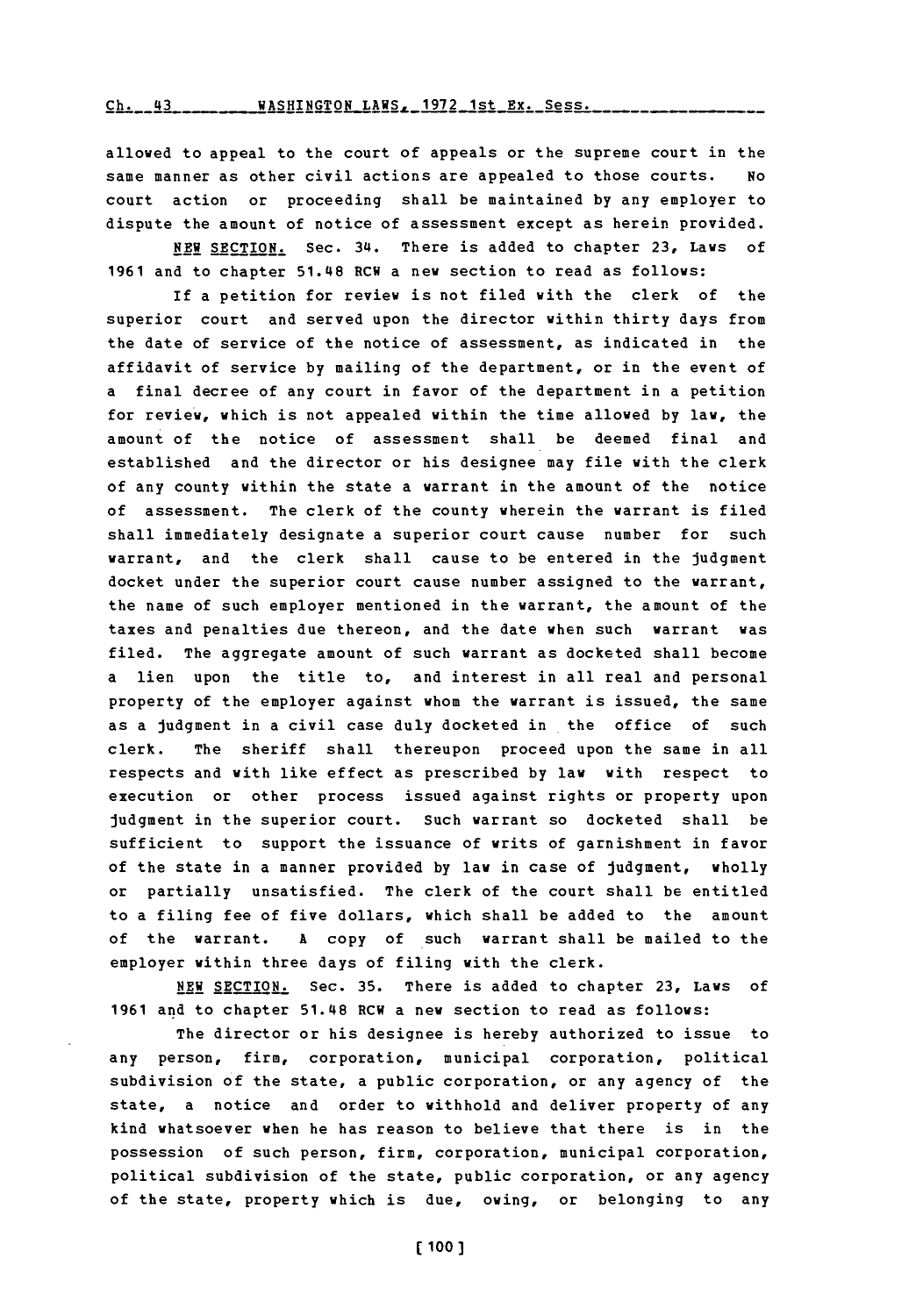employer upon whom a notice of assessment has, been served **by** the department for payments due to the state fund. The notice and order to withhold and deliver shall be served **by** the sheriff of the county or **by** his deputy, or **by** any duly authorized representatives of the director. Any person, firm, corporation, municipal corporation, political subdivision of the state, public corporation or any agency of the state upon whom service has been made is hereby required to answer the notice within twenty days exclusive of the day of service, under oath and in writing, and shall make true answers to the matters inquired of in the notice and order to withhold and deliver. In the event there is in the possession of the party named and served with a notice and order to withhold and deliver, any property which may 'be subject to the claim of the department, such property shall be delivered forthwith to the director or his duly authorized representative upon demand to be held in trust **by** the director for application on the employer's indebtedness to the department, or for return without interest, in accordance with a final determination of a petition for review, or in the alternative such party shall furnish a good and sufficient surety bond satisfactory to the director conditioned upon final determination of liability. Should any party served and named in the notice to withhold and deliver fail to make answer to such notice and order to withhold and deliver, within the time prescribed herein, it shall be lawful for the court, after the time to answer such order has expired, to render judgment **by** default against the party named in the notice to withhold and deliver for the full amount claimed **by** the director in the notice to withhold and deliver together with costs. In the event that a notice to withhold and deliver is served upon an employer and the property found to be subject thereto is wages, then the employer shall be entitled to assert in the answer to all exemptions provided for **by** chapter **7.33** RCW to which the wage earner may be entitled.

Sec. **36.** Section **51.52.110,** chapter **23,** Laws of **1961** as last amended **by** section 24, chapter **289,** Laws of **1971** ex. sess. and **ECW 51.52.110** are each amended to read as follows:

within thirty days after a decision of the board to deny the petition or petitions for review upon such appeal has been communicated to such workman, beneficiary, employer or other person, or within thirty days after the final decision and order of the board upon such appeal has been communicated to such workman, beneficiary, employer or other person, or within thirty days after the appeal is deemed denied as herein provided, such workman, beneficiary, employer or other person aggrieved **by** the decision and order of the board may appeal to the superior court.

In cases involving injured workmen such appeal shall be to the superior court of the county of residence of the workman or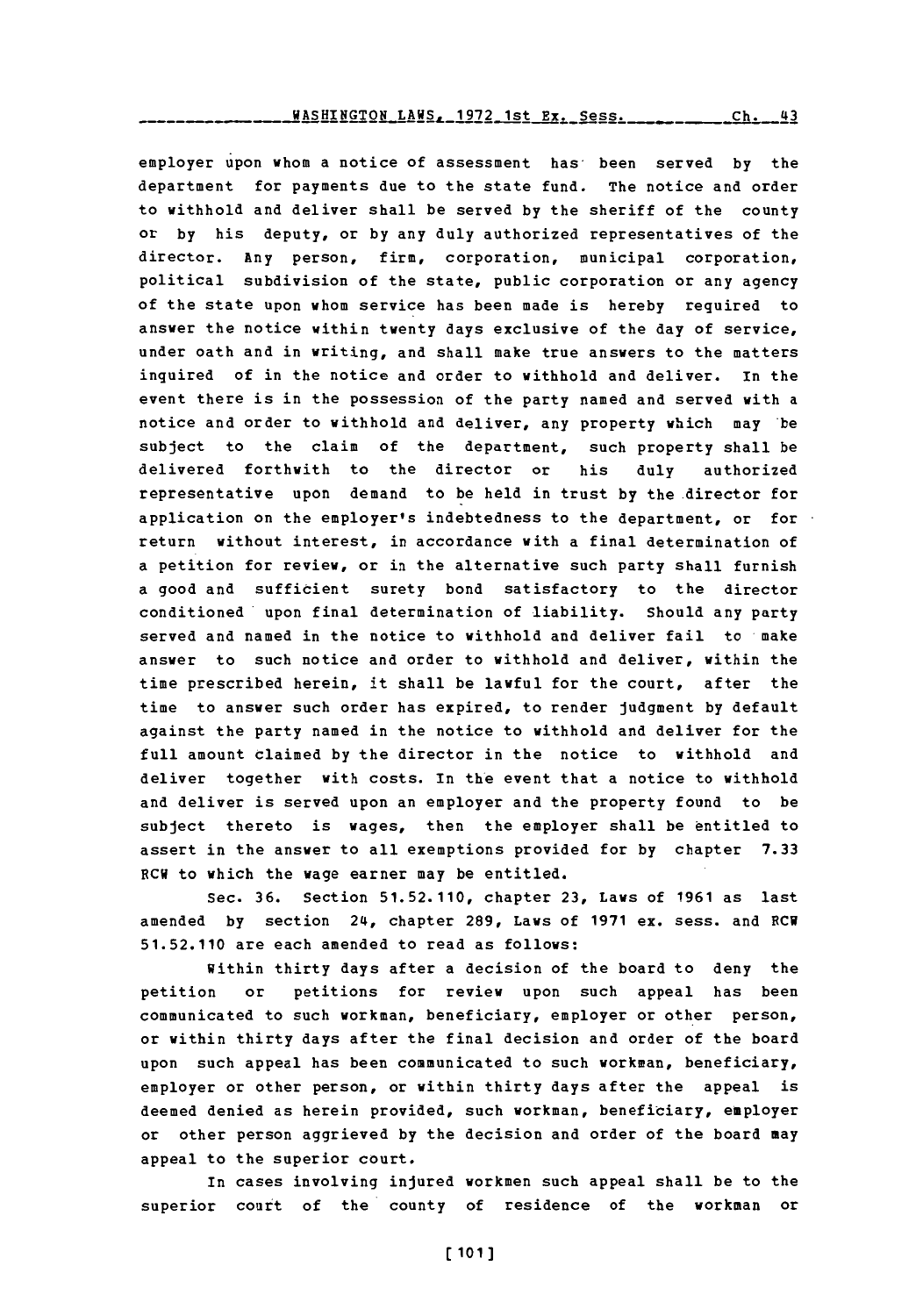### Ch. 43 WASHINGTON LAWS, 1972 1st Ex. Sess.

beneficiary, as shown **by** the department's records, the superior court for Thurston county, or to the superior court of the county wherein the injury occurred. In all other cases the appeal shall be to the superior court of Thurston county. Such appeal shall be perfected **by** filing with the clerk of the court a notice of appeal and **by** serving a copy thereof **by** mail, or personally, on the director and on the board. If the case is one involving a self-insurer, a copy of the notice of appeal shall also be served by mail, or personally, on such self-insurer. The department shall, in all cases not involving a self-insurer, within twenty days after the receipt of such notice of appeal, serve and file its notice of appearance and such appeal shall thereupon be deemed at issue. If the case is one involving a self-insurer, such self-insurer shall, within twenty days after receipt of such notice of appeal, serve and file its notice of appearance and such appeal shall thereupon be deemed to be at issue. In such cases the department may appear and take part in any proceedings. The board shall serve upon the appealing party, the director, the self-insurer if the case involves a self-insurer, and any other party appearing at the board's proceeding, and file with the clerk of the court before trial, a certified copy of the board's official record which shall include the notice of appeal and other pleadings, testimony and exhibits, and the board's decision and order, which shall become the record in such case. No bond shall be required on appeals to the superior court or on appeals to the supreme court or the court of appeals, except that an appeal **by** the employer from a decision and order of the board under RCW 51.48.070, shall be ineffectual unless, within five days following the service of notice thereof, a bond, with surety satisfactory to the court, shall be filed, conditioned to perform the judgment of the court. Except in the case last named an appeal shall not be a stay: PROVIDED, HOWEVER, That whenever the board has made any decision and order reversing an order of the supervisor of industrial insurance on questions of law or mandatory administrative actions of the director, the department shall have the right of appeal to the superior court.

Sec. **37.** Section **67,** chapter **289,** Laws of **1971** ex. sess. and ECW 51.04.110 are each amended to read as follows:

The director shall appoint a workmen's compensation advisory committee composed of ((eight)) nine members: Three representing subject workmen, three representing subject employers, and ((two)) three ex officio members, without a vote, one of whom represents the department, who shall be chairman, ((and)) one of whom represents self-insurers, and one of whom represents employees of self-insurers. This committee shall conduct a continuing study of any aspects of workmen's compensation as the committee shall determine require their consideration. The committee shall report its findings to the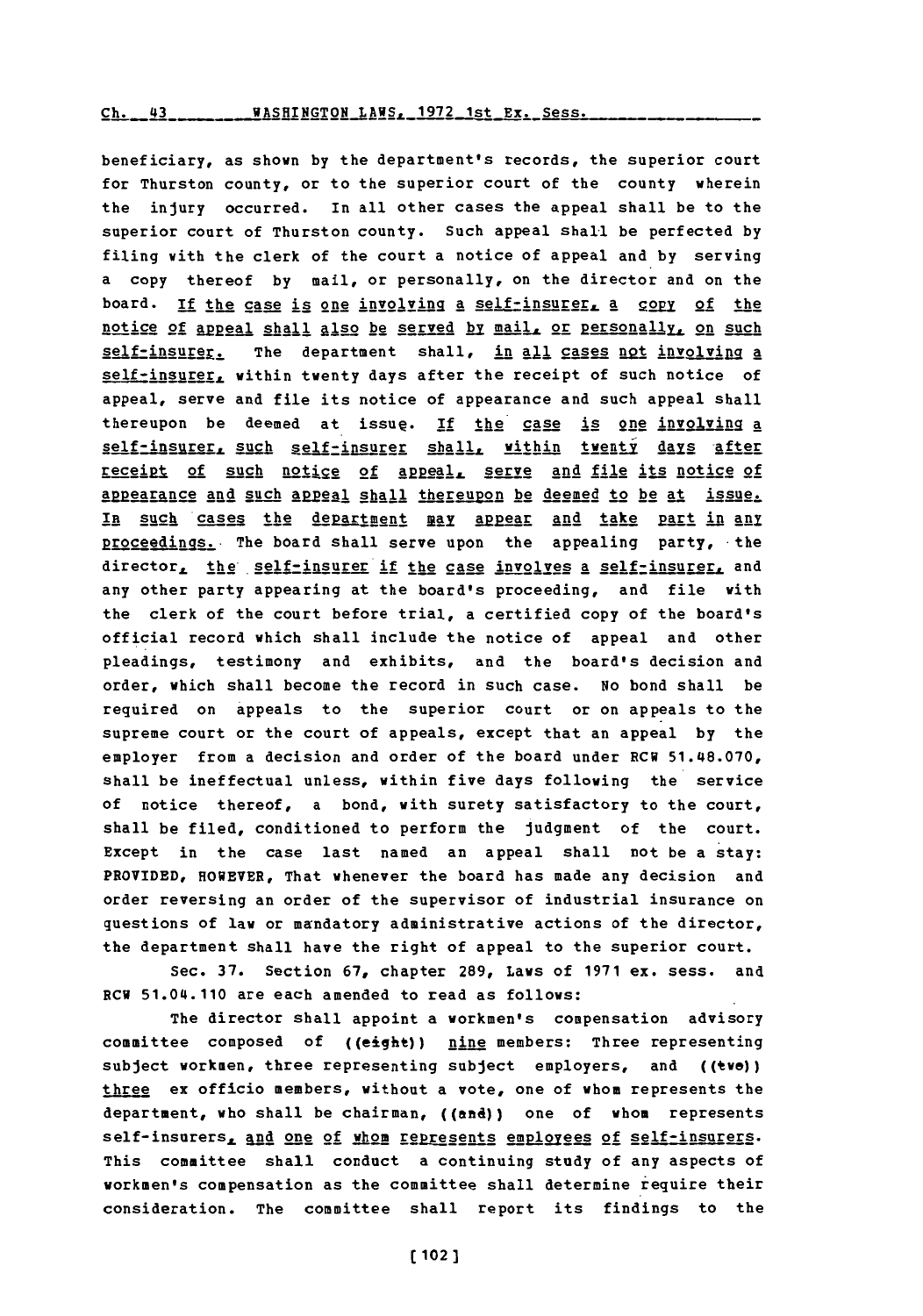**WASHINGTON** LAWS, **1972** 1st EX. Sess.

department or the board of industrial insurance appeals for such action as deemed appropriate. The members of the committee shall be appointed for a term of three years commencing on July **1, 1971** and the terms of the members representing the workmen and employers shall be staggered so that the director shall designate one member from each such group initially appointed whose term shall expire on June **30, 1972** and one member from each such group whose term shall expire on June **30, 1973.** The members shall serve without compensation, but shall be entitled to expenses as provided in RCW 43.03.050 and **43.03.C60.** The committee may hire such experts, if any, as it shall require to discharge its duties, and may utilize such personnel and facilities of the department and board of industrial insurance appeals as it shall need without charge. **All** expenses of this committee shall be paid **by** the department.

The workmen's compensation advisory committee created by this section shall conduct a study of the advisability and necessity of deposits **by** self-insurers into the reserve fund to guarantee the payments of pensions established pursuant to this title, and shall report its findings and recommendations on this study to the department, and the department shall transmit said findings and recommendations to the next requiar session of the legislature.

**NEW SECTION.** Sec. **38.** If any provision of this **<sup>1972</sup>** amendatory act, or its application to any person or circumstance is held invalid, the remainder of the act, or the application of the provisions to other persons or circumstances is not affected.

**NEW** SECTION. Sec. **39.** Sections **51.20.005** through **51.20.600,** chapter **23,** Laws of **1961** and ECU **51.20.005** through **51.20.60C** are each repealed.

**NEW** SECTION. Sec. 40. The following acts or parts of acts are each repealed: **(1)** Section **51.08.080,** chapter **23,** Laws of **1961** and ECU **51.08.080;** (2) Section **51.08.090,** chapter **23,** Laws of **1961** and RCU **51. 08. 090; (3)** Section **51.08.120,** chapter **23,** Laws of **1961** and ECU **51. 08. 120;** (4) Section **51.08.130,** chapter **23,** Laws of **1961** and ECU **51.08. 130; (5)** Section **51.08.170,** chapter **23,** Laws of **1961** and ECU **51.08.170; (6)** Section **51.08.190,** chapter **23,** Laws of **1961** and ECU **51. 08. 190; (7)** Section **51.12.030,** chapter **23,** -Laws of **1961** and ECU **51.12.030;** and